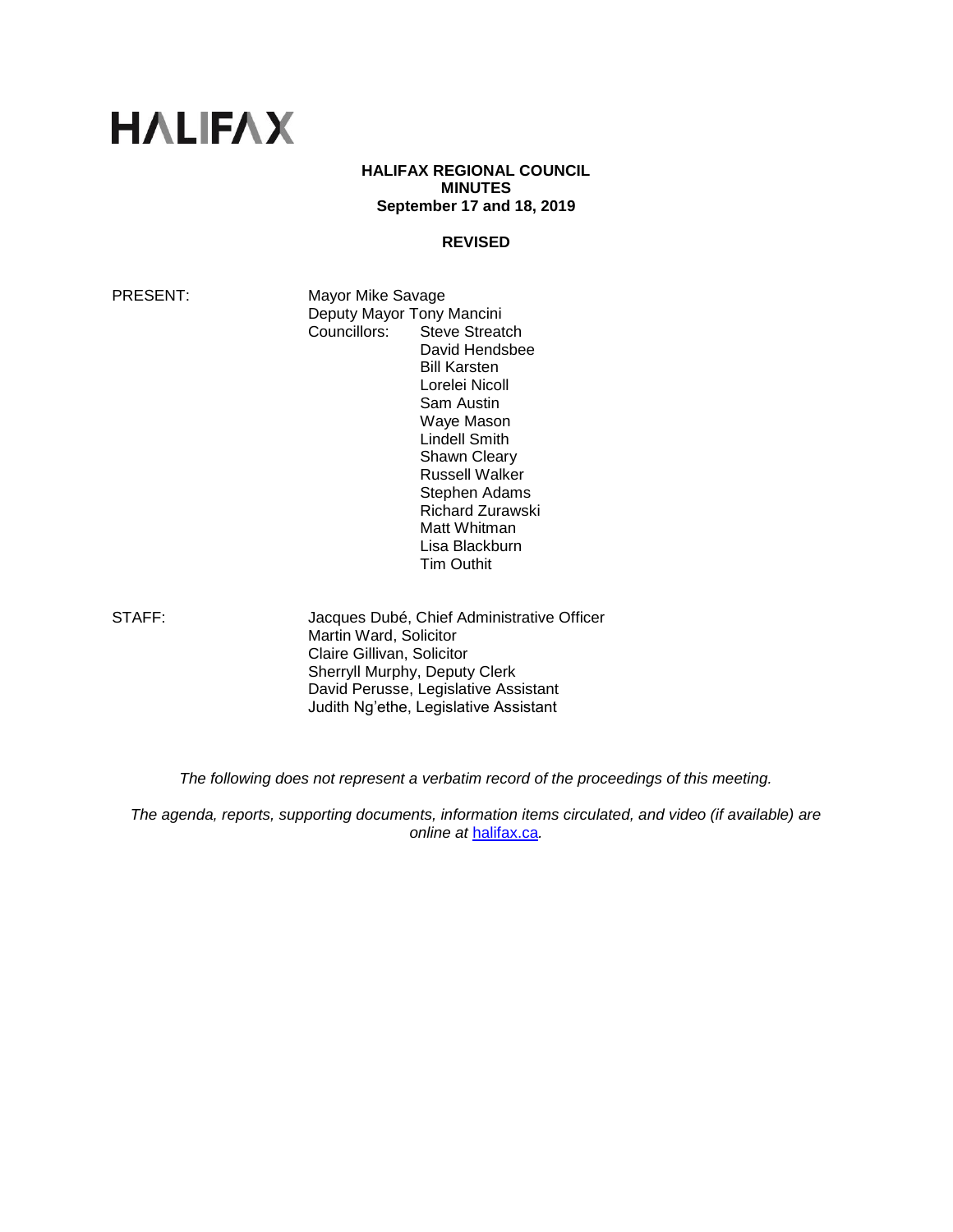*The meeting was called to order at 10:00 a.m., Council moved into an In Camera (In Private) session at 11:53 a.m. and reconvened in public at 12:10 p.m. Council recessed at 12.15 p.m. and reconvened at 1:04 p.m. Council recessed at 2:54 p.m. and reconvened at 3:19 p.m. Council convened to an In Camera (In Private) session at 3:54 p.m. and reconvened to public session at 4:17 p.m.. Council recessed at 4:22 p.m. and reconvened at 6:01 p.m. Council recessed at 7:48 p.m. and reconvened at 8:00 p.m. Council recessed at 9:39 p.m. and reconvened at 9:50 p.m. Council recessed at 10:36 p.m. Council reconvened at 2:02 p.m. Council recessed at 4:12 p.m., reconvened at 4:30 p.m. and adjourned at 5:03 p.m.* 

## **1. CALL TO ORDER**

The Mayor called the meeting to order at 10:00 a.m. on September 17, 2019 and Council stood for a moment of reflection.

## **2. SPECIAL COMMUNITY ANNOUNCEMENTS & ACKNOWLEDGEMENTS**

Councillors noted a number of special community announcements and acknowledgements.

Councillor Hendsbee requested the Mayor to send a letter of condolence to the family of the late Art MacKenzie.

#### **3. APPROVAL OF MINUTES – Regional Council July 30 and August 13, 2019 and Special Regional Council August 28, 2019**

MOVED by Councillor Whitman, seconded by Councillor Nicoll

**THAT the minutes of July 30 and August 13, 2019, and Special Regional Council minutes of August 28, 2019 be approved as circulated.**

#### **MOTION PUT AND PASSED.**

## **4. APPROVAL OF THE ORDER OF BUSINESS AND APPROVAL OF ADDITIONS AND DELETIONS**

Council agreed to change the order of business to address items 15.1.5 and 15.1.6 after 1:00 p.m to allow for correspondence to be received on these items and to move item 17.6 at 11:45 a.m. due to its time sensitive nature.

MOVED by Councillor Hendsbee, seconded by Councillor Nicoll

#### **THAT the agenda be approved as amended**

Two-third majority vote required.

## **MOTION PUT AND PASSED.**

**5. CONSENT AGENDA - NONE**

#### **6. BUSINESS ARISING OUT OF THE MINUTES – NONE**

#### **7. CALL FOR DECLARATION OF CONFLICT OF INTERESTS – NONE**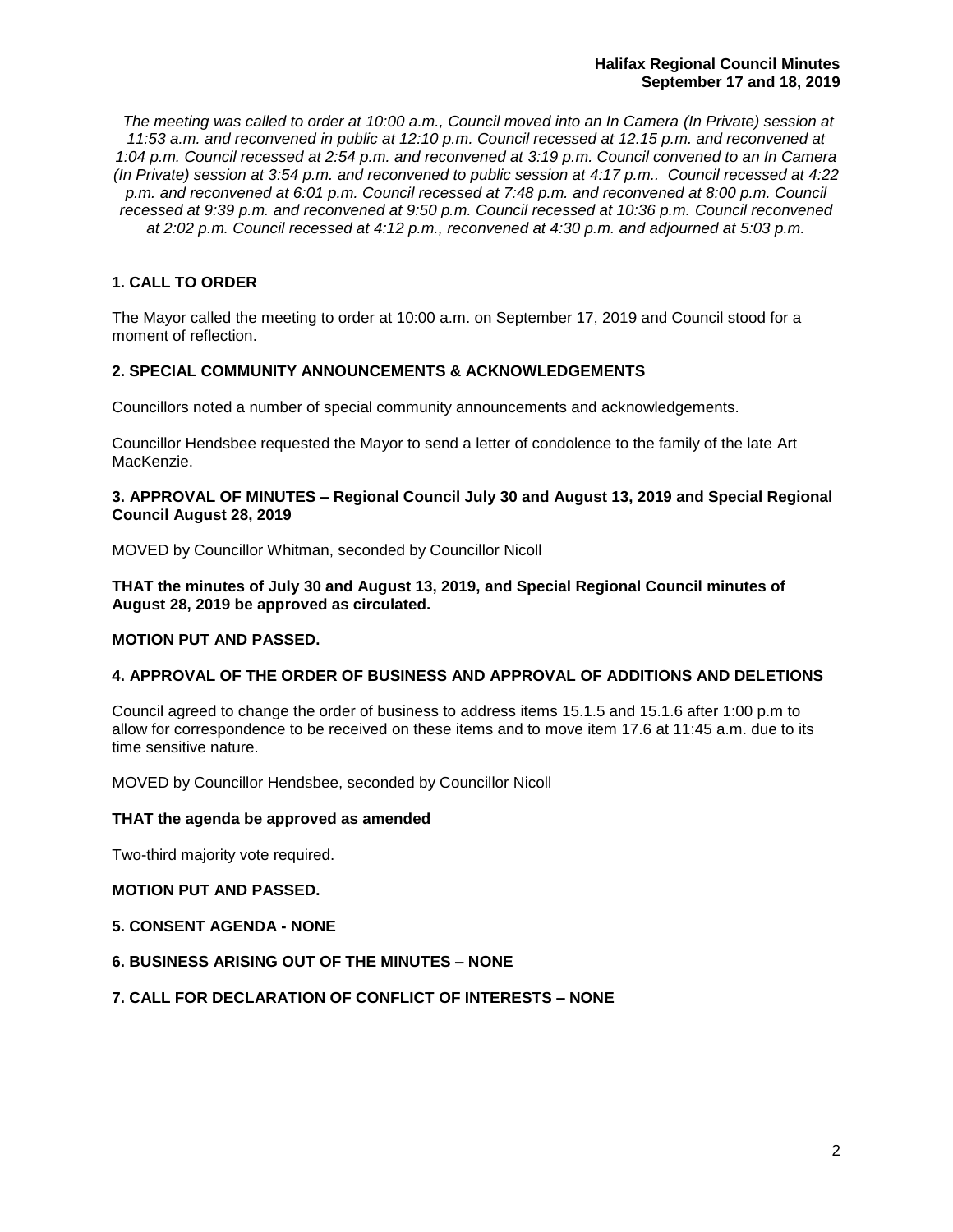## **8. MOTIONS OF RECONSIDERATION – August 13, 2019**

#### **8.1 Proposed By-law U-105, an Amendment to By-law U-100, the User Charges By-law – Halifax Transit Fare Strategy 2019**

The following was before Council:

• An extract of draft minutes from the August 13, 2019 Council meeting

MOVED by Councillor Nicoll, seconded by Councillor Mason

**THAT Halifax Regional Council direct the Chief Administrative Officer to prepare a report investigating the feasibility of implementing a fee for access to Halifax Transit Park and Rides.**

## **MOTION PUT AND PASSED.** (12 in favour, 4 against)

In favour: Mayor Savage, Deputy Mayor Mancini, Councillors Streatch, Hendsbee, Karsten, Nicoll, Austin, Mason, Smith, Cleary, Adams and Blackburn.

Against: Councillors Walker, Zurawski, Whitman and Outhit.

## **9. MOTIONS OF RESCISSION – NONE**

## **10. CONSIDERATION OF DEFERRED BUSINESS – NONE**

## **11. NOTICES OF TABLED MATTERS – NONE**

## **12. PUBLIC HEARINGS**

#### **12.1 Regional Centre Secondary Municipal Planning Strategy (SMPS) and Land Use By-law (LUB) (Package A)**

The following was before Council:

- An extract of draft minutes from the July 30, 2019 Council meeting
- A supplementary staff recommendation report dated September 3, 2019
- A supplementary staff recommendation report dated July 25, 2019
- A staff presentation dated September 17, 2019
- Correspondence submitted by Greg Zwicker, Joe Arab and Benjamin Carr, Philip Darmos, Savayda Jarone, Judy Haiven, Leslie Pezzack, Elinor Reynolds, Ronald Smith, Hung-yeh Peisinger, Tim Leary, Edward Edelstein, Judith Fingard, David Harrison, Carolyn Conrad, Victor Matthews, Gretchen Fitzgerald, Kaley Doleman, John Ghosn, Claire Dykhuis, Molly DeShong, M. Claudine, Patty Cuttell Busby, Andrew Inch, Neil Lovitt, Chelsea Kinnee, Heather O'Brien, Joshua Szulewics, Megan LeLievre, Marilynne Bell, Judith Cabrita, Pat White, Sandy Stackhouse, Melanie Briand, Rob LeBlanc, Andrea D'Sylva, Wendy Scott, Steve Parcell, Rob LeBlance, Jared Dalziel, Ron Pachal, Mark Smith, Jennifer Angel, Eugene Pieczonka, Stella Lord, Mike Cowie, Jeanie Cowie and Hung-Yeh Peisinger.

Eric Lucic, Manager, Regional Planning, and Kasia Tota, Principle Planner, provided Council with a presentation on the Regional Centre Secondary Municipal Planning Strategy (SMPS) and Land Use Bylaw (LUB) (Package A).

Responding to questions from members of Council, Lucic and Tota noted that based on analysis, the 'Future Growth Nodes' identified in Package A can accommodate approximately three (3) times the housing and population growth in the Regional Centre to 2031.

Mayor Savage reviewed the rules of procedure for public hearings and opened the public hearing for anyone wishing to speak on the matter.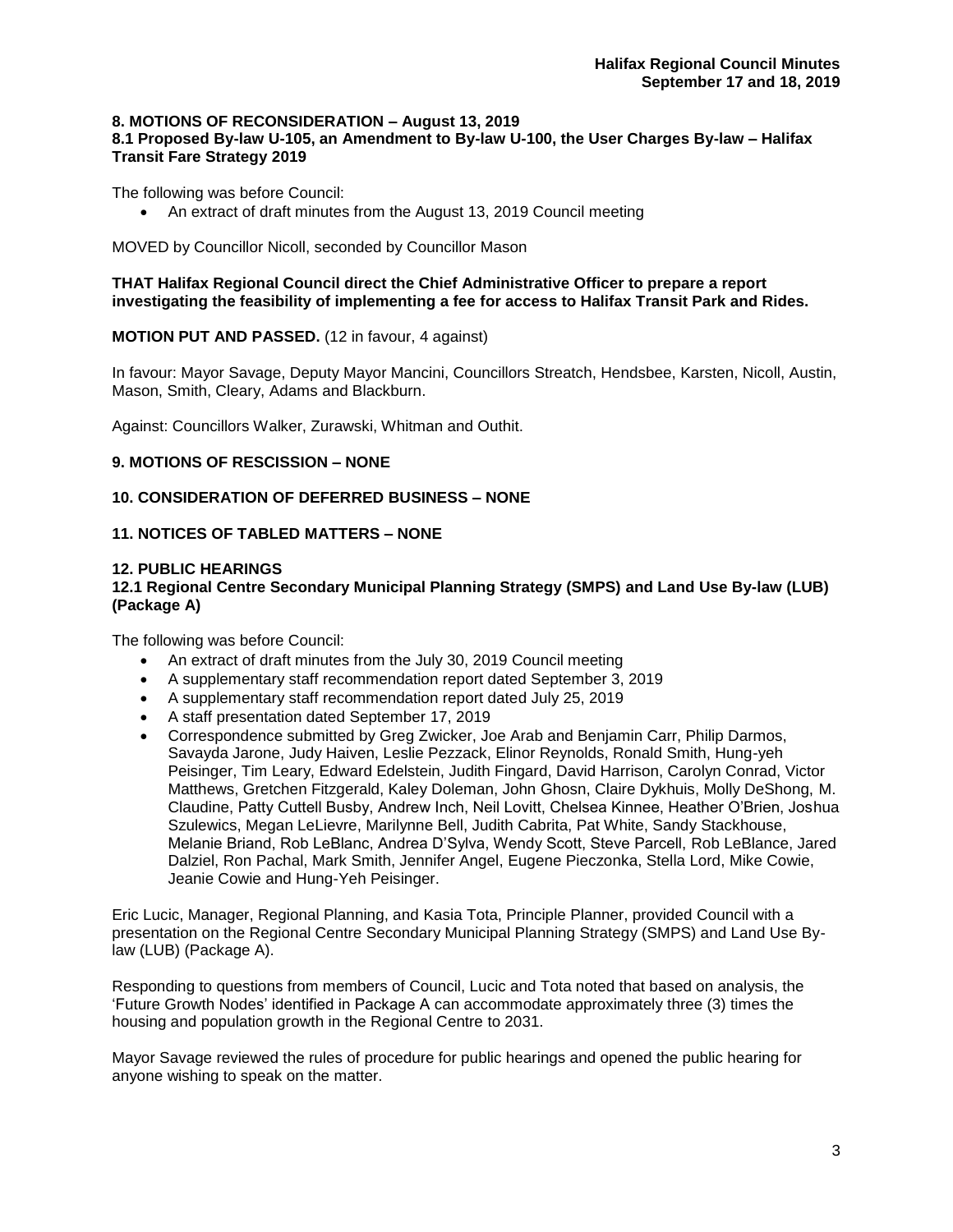**Joseph Arab and Benjamin Carr**, Halifax, noted that they own a property located at 1584 Robie Street comprised on three (3) PIDs, being PID 00641035, PID 00641043, and PID 00136796. They explained that their plan is to consolidate the lots for a future planned development. They noted that until recently, all PIDs were zoned corridor (COR) under the draft Centre Plan. However, the most recent document released in July excludes PID 00641035 from the COR zoning. This would result in two zones for their lots. They requested that PID 00641035 once again be included in the COR zoning. Their second request related to a property on Green Street, being PID 0010334, PID 00103333, and PID 00103325. They requested that the height restrictions on these lots be relaxed due to the steep elevation on the side, requesting that the height requirements be changed from seventeen (17) meters to twenty (20) meters. They additionally requested that there be a formal mechanism through which these small changes to the Centre Plan can be addressed. They added that the density bonusing provisions in the Centre Plan will be a significant detriment to development in the City.

**Kevin Neatt**, Halifax, speaking on behalf of UDI Nova Scotia, expressed their concerns relating to the density bonusing provisions in the Centre Plan. Specifically, they noted that the requirement that the density bonusing charge be paid up front at the construction permit stage will have a significant financial impact on small and medium-sized developers. They noted that they would like for Regional Council to take a more wholistic approach to affordable housing, suggesting that the density bonus aspect of the Centre Plan be deferred for further evaluation. They noted that as a result of variabilities in properties, some flexibility and variance in the Centre Plan would assist developers to work within the guidelines to be able to properly develop properties based on their specific needs. Additionally, they requested that Council direct staff to measure the timelines for the approval process and report back to Council on any deficiencies. Lastly, with regards to wind modeling, they requested that Council direct staff to develop a guidelines document to assist developers in understanding and meeting the requirements set out in the Centre Plan.

**Jared Dalziel**, Halifax, spoke to Council about their concerns regarding the Comprehensive Development District ("CDD") zones. They noted that as currently drafted, new signage would be prohibited in CDD zones. This would be detrimental to commercial properties in those areas. They requested that Council amend the document to permit signs as-of-right in the CDD zones. They explained that this would enable their client to proceed with a renovation for a commercial tenant at 3711 Joseph Howe Drive, which would require new signs.

**Neil Lovitt**, Halifax, noted that they were speaking on behalf of Robin Stewart, who owns 5687 and 5689 Harris Street. They noted that the parcels are located in an area which is set to be zoned as either Corridor or Higher-Order-Residential 1 (HR-1) under Package A. They noted, however, that a small pocket of the properties in question are excluded from these changes, and are slated to be zoned under the established residential categories under Package B. They requested that Council include these properties in Package A under the HR-1 zoning.

**David Harrison**, Dartmouth, noted that they are a professional planner with significant experience helping to develop mixed income planning strategies in other cities in Atlantic Canada. They recommended that the Dartmouth Main Street District form-based code be used as the design platform for the Dartmouth side of the harbour, as it would allow for urban planning to be better able to respond to local context and needs. They added that it would be impractical to prescribe a uniform code throughout the centre region of HRM. They additionally expressed the view that the HRM does not need a new community council to ensure consistency in urban planning and that the plans be scrapped.

**Ian Watson**, Halifax, noted that they are a professional planner in the HRM, and have contributed to the Centre Plan through its development. They noted that the Centre Plan represents a huge leap forward for planning in the regional core. However, they expressed concerns relating to the large lot development provisions, which would see large properties developed via development agreements. They noted that development agreements provide for flexibility in planning, and that a good development agreement process trades administrative speed and efficiency for greater flexibility in site specific design. However, they noted that the current large lot development provisions impose many prescriptive requirements that undermine the flexibility of the development agreement process. They urged Council not to move forward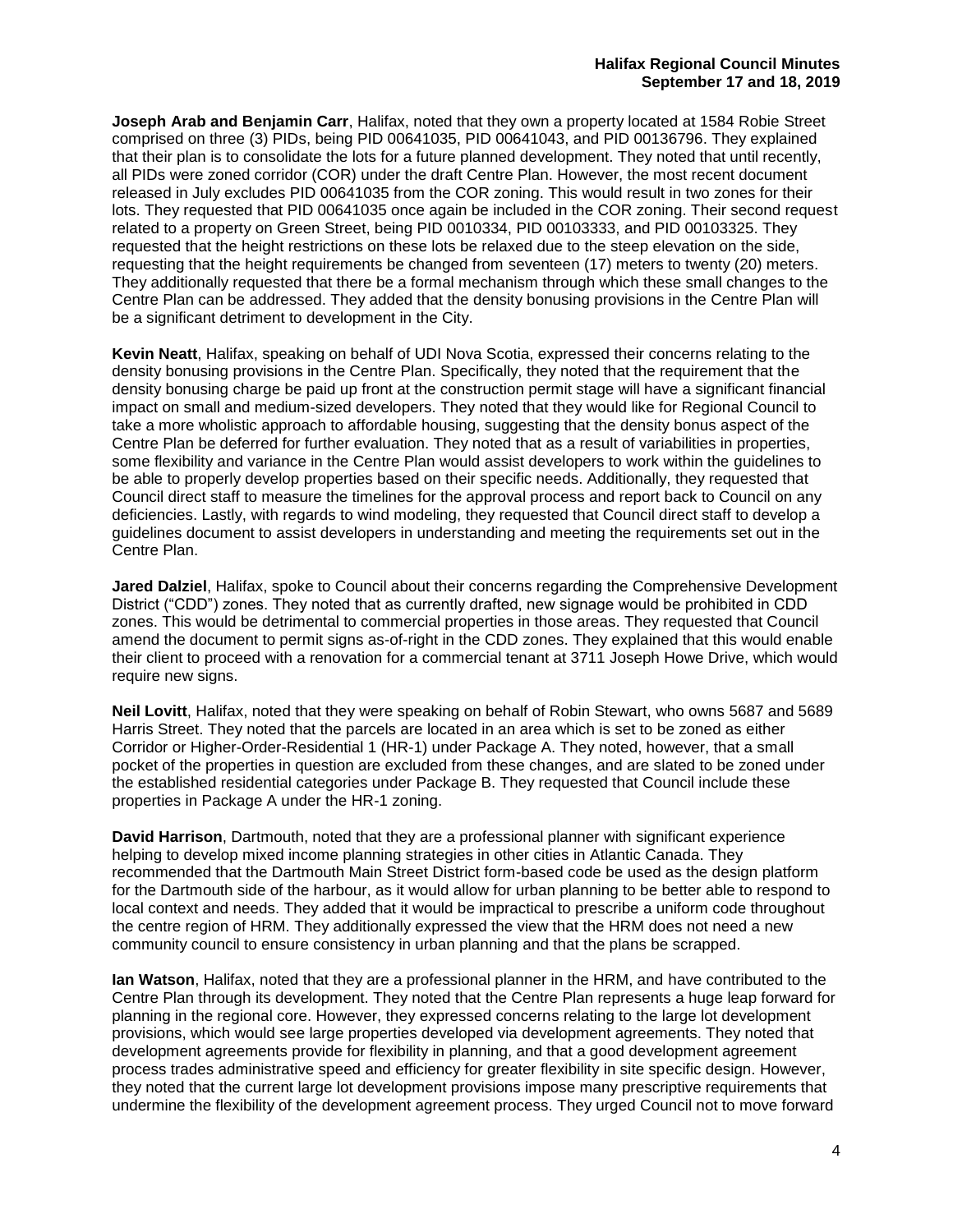with the Centre Plan Package A without first amending the document to make the large lot development policy more flexible.

**Elizabeth Powell**, Dartmouth, on behalf of Fathom Studio, spoke to Council about 65 Kings Street, Dartmouth. Under the Centre Plan, this property would be part of the Historic Dartmouth Precinct. As a result, the floor area ratio ("FAR") has been capped at 2.25. The property in question was originally built as a hotel, and is currently being used as short-term monthly rentals. It is a non-conforming building with an FAR of over 4. As a consequence, it is difficult to renovate the building to create reasonable sized units. They noted that the property in question has no heritage value that the Developers are aware of, and requested that Council remove the property from the Historic Dartmouth Precinct.

**Chris Millier**, Halifax, Director of Real Estate with Canada Lands Company, spoke to Council about two properties, being Shannon Park lands located at 75 Iroquois Drive, and the former RCMP complex at 3139 Oxford Street. With regards to 75 Iroquois Drive, they requested that Schedule 11 from the current Centre Plan document be replaced with the March 2018 Schedule 7, noting that it is more consistent with urban design principles. With regards to 3139 Oxford Street, they noted that the property would be included under the large lot development provisions of the Centre Plan. They requested that Council consider amending the large lot development provisions as they are burdensome, do not provide sufficient flexibility to developers, and are inconsistent with long-term innovating planning.

**Paul Mackinnon**, Halifax, CEO Downtown Halifax Business Commission, spoke to Council about the affordable housing provisions in the Centre Plan. They noted that by requiring a higher quality of development in the regional core, affordable housing may actually be pushed out. As density bonusing will only impose a charge on some developments in the regional centre, it may push developments outside the centre so as to avoid this charge, contrary to the stated intention of the Centre Plan. They noted that the density bonusing provisions may make accommodations more expensive in the short-term. They also expressed concern that it is not currently clear how the funds generated by density bonusing will be managed. They noted that a wholistic plan is needed to tackle the issue of affordable housing, which includes more than just density bonusing. Speaking to investment, they additionally requested that the Centre Plan be consistent with Action 50 in the Halifax Economic Strategy.

**Sue Uteck**, Halifax, expressed their concerns to Council about moving forward with Package A without a wholistic view that takes Package B into account. They expressed concern that there is currently no plan to track the success of Package A. They noted that affordable housing is not sufficiently dealt with in the current Plan, and that the proposed density bonus approach will not provide sufficient funds to effectively address affordable housing. They noted that the future growth nodes identified in the Plan will not be able to develop into full communities as a result of the restrictions on certain commercial and industrial developments in these areas. They additionally noted that the Centre Plan needs to be accompanied by a robust construction mitigation plan.

**Doug Carlton**, Dartmouth, provided members of Council with a postcard depicting artistic renderings of art instillation on HRM crosswalks. They noted that street names could be scrolled on these 3D crosswalks.

Council recessed at 7:48 p.m. and reconvened at 8:00 p.m.

**Peter Poller**, Halifax, expressed their concerns relating to the density bonusing provisions of the Centre Plan, expressing the view that they will negatively impact housing affordability in the regional core. They noted that the density bonusing provisions are effectively a tax on developers, who will in turn have to increase prices to cover the increased costs. They requested that Council defers consideration of the affordable housing components of the Centre Plan, and direct staff to undertake further evaluation and consultation with developers and the community.

Responding to questions from members of Council, Poller noted that developers have never been asked to get together to develop their own proposal for affordable housing to present to the Municipality.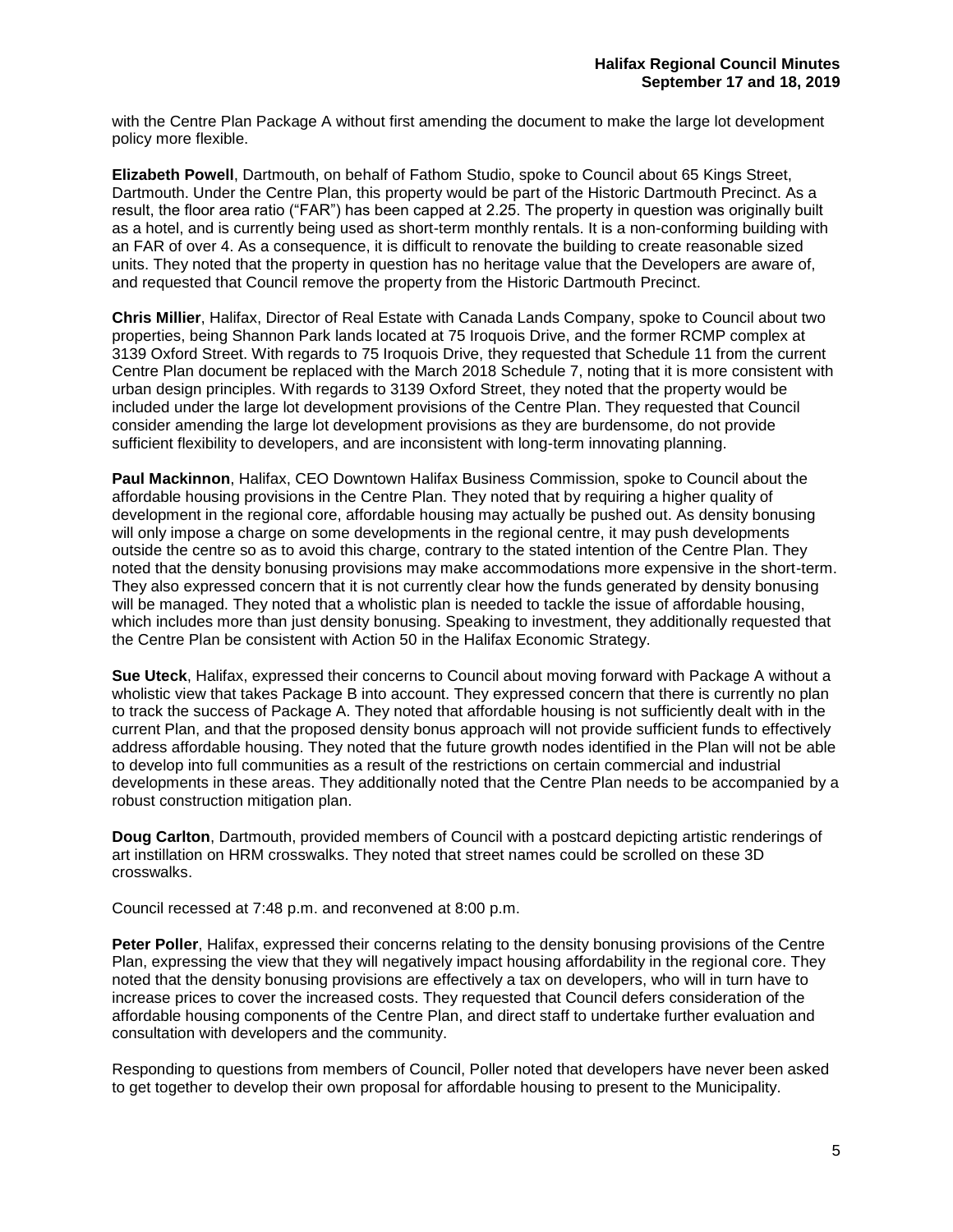**Cesar Salah**, Halifax, noted that they are speaking on behalf of WM Fares Architects, who has been fully engaged in the Centre Plan development and approval process. They noted three (3) adjustments to the Centre Plan that they would like for Council to consider. The first is to increase the variation on maximum street wall heights from five (5) percent to ten (10) percent to accommodate slopping conditions. The second adjustment is to change the provisions in the Plan relating to the deadline to complete public benefit (section 231) from "..prior to the development permit being issues" to "prior to the occupancy permit being issued". The third adjustment is to add the following as subjection (f) to the provisions in the Plan relating to the public benefit categories (236): "(f) the undergrounding of overhead electrical and communication distribution systems". They additionally expressed their concerns relating to the affordable housing provisions of the Centre Plan, noting that as currently proposed, they will hurt small and medium sized developers. They suggested that the development community needs to be a part of developing affordable housing solutions.

**Ron Pachal**, Halifax, spoke to Council about two properties located on Liverpool Street and Dublin Street, being PID 41443375 and PID 00160119. They requested that the properties be included in Package A. They noted that the owner of the property is seeking to put multi-unit dwellings on the properties in question and is hoping that they will be zoned HR-1 under the Centre Plan. They noted that under the existing zoning, with the angel controls, the property is limited to a few low-rise units. The HR-1 zoning would allow the flexibility to design and build a multi-unit residential building that would provide additional housing units in this area, which is in keeping with the intention of the Centre Plan.

**Peggy Cameron**, Halifax, requested that Council remove 1624 Charles Street from the corridor zoning. Two other properties on Charles Street were removed from this zoning, but they noted that the property in question remained under this zoning, which they believe to have been done in error. They noted a petition signed by ninety-six (96) residents opposing the corridor designation of Charles Street. They also spoke about affordable housing, citing other jurisdictions that have implemented a requirement that new developments have a twenty (20) percent ratio of affordable housing units.

**Joan Fraser**, Halifax, spoke to Council about their property located at 6399 North Street, questioning why the property has been included as part of the Chebucto corridor. They additionally expressed concern with the growing infringement in the neighbourhood of tall buildings. They encouraged Council to review the Plan with an eye to retaining the integrity of residential neighbourhoods. They additionally spoke to the process for making amendments when the Centre Plan is adopted, noting that they do not see sufficient mechanisms for public consultation. They suggested that the notification of change requirements in the Plan be increased from thirty (30) meters to one hundred (100) meters.

**Greg Zwicker**, Dartmouth, on behalf of North Point Properties, spoke to Council about a property located at 1018 South Park Street. They requested that this property be included in Package A, suggesting an HR-1 zoning. The property is currently vacant, and they would like to move forward and have it included in Package A, rather than waiting a year to have it included in Package B. They additionally spoke to Council about the one-hectare policy in the Centre Plan. They noted that there are several lots of this size in the Plan, but due to their size, they warrant special consideration in terms of development flexibility. Under the proposed Centre Plan, these sites are currently treated as corridors with the same height limitations.

**Kaurosh Rad**, Halifax, encouraged Council to put procedures in place for the regular review of the Centre Plan. With regards to affordable housing, they noted that a more comprehensive affordable housing strategy is needed. Specifically, they spoke to Council about rooming houses and lodges within the regional core. They noted that these properties need to be converted into units that residents would want to live in. This would be a big boost to the number of affordable housing units in the Municipality without the need for new developments. However, the proposed regulations under the Centre Plan would in practice prohibit these properties from being renovated and retrofitted as affordable housing units. This is largely due to requirements for the minimum number of bedrooms. They noted that this small change in the Centre Plan would be an easy 'win' in terms of affordable housing, and requested that Council consider making the change.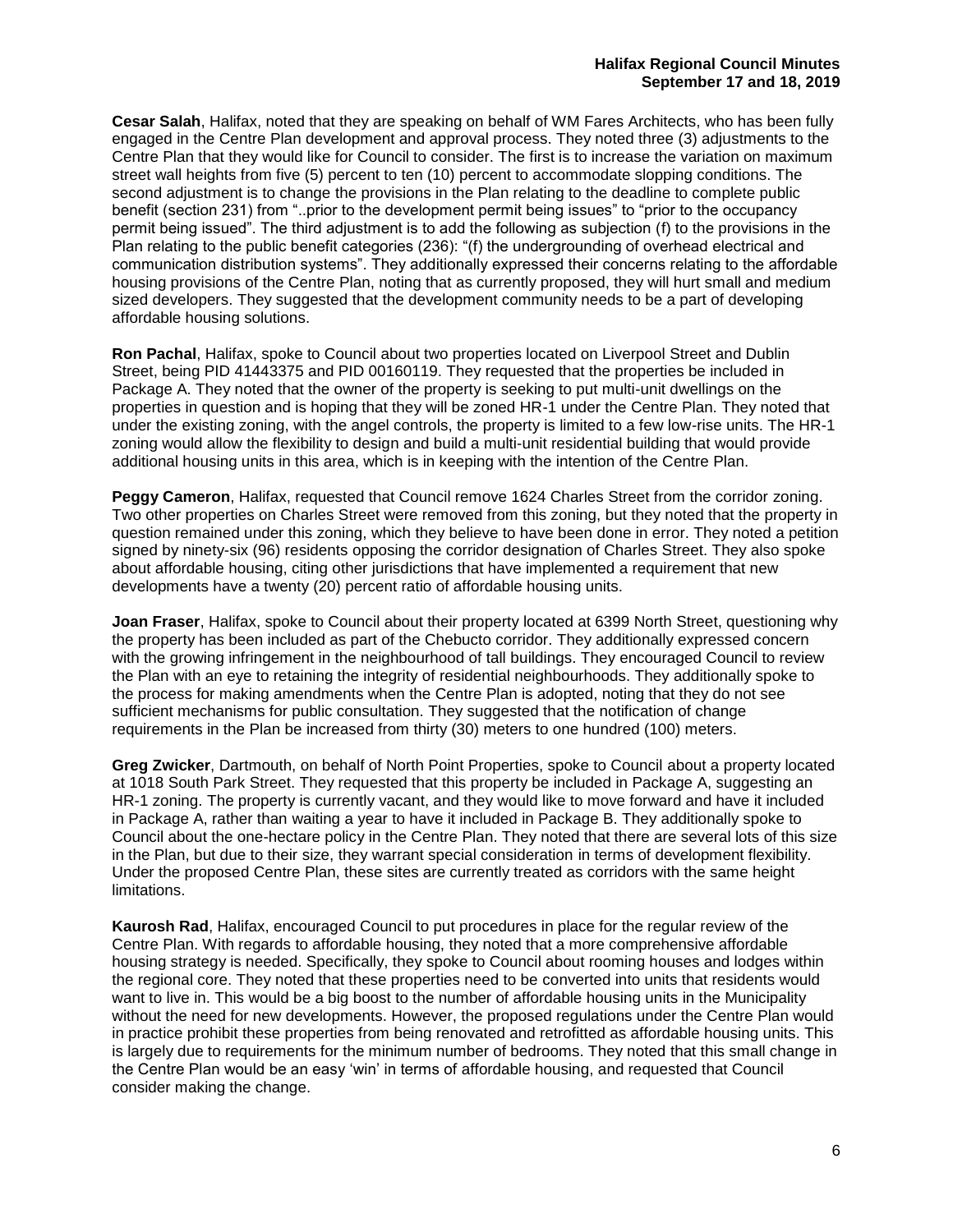**Katie Campbell**, Halifax, spoke to Council about affordable housing, noting that it is a core issue that comes up all the time in public consultations, yet is never adequately dealt with. The Centre Plan should not be approved without first having a firm strategy and plan for affordable housing. They noted that there currently is no plan on how the Municipality will specifically use the funds generated by the density bonus charge. They also noted that there currently is no formal process for members of the public to request affordable housing in their communities. They expressed the view that the community council approval process is not transparent enough and heavily favours developers at the expense of the larger community.

**Derrick Vallac**, Dartmouth, expressed their concern with the new community council being proposed to oversee planning under the Centre Plan. They question why staff feel that the current community council regime would be insufficient to take on this task. They also questioned why there was not more public consultation about this new community council, citing public participation requirements for planning matters set out in the *Halifax Regional Municipality Charter.* They noted that retaining separate community councils will help to avoid the 'cookie cutter' approach to development in the regional core.

**Patricia Kuddle**, Halifax, speaking on behalf of the North End Business Association, requested that Council consider several changes to the Centre Plan relating to the North End area. With regards to the Centre 2 Pedestrian Zone, they noted that the North End contains many ground floor offices, which is an integral part of the fabric of the community. The Centre Plan envisions high-rise offices in this area, which is not consistent with the current reality of the North End. They asked that the pedestrian zoning be changed so as to continue to allow ground level offices. The second concern related to the elimination of auto services in the area, with Kuddle noting that it may be premature to rule out the need for these services in the regional centre in the future.

**Alex Hallef**, Halifax, noted that they are a real estate developer in HRM. Speaking to the Centre Plan's density bonusing provisions, they noted that it amounts to an affordable housing tax. They used several examples to illustrate the financial burden that this would place on small to medium-sized developers. They additionally questioned the Municipality's plan for how this pool of funds will be administered. They spoke about the South End of Halifax under the Centre Plan, suggesting that the height restrictions should be reviewed as part of Package B. They also expressed support for the request to change the allowable variation in the maximum street wall heights from five to ten percent.

**Andrew Murphy**, Halifax, speaking on behalf of the Nova Scotia Heritage Trust, noted that their organization is generally pleased with the proposed Centre Plan. They noted that it provides more encouragement and support for property owners to register and maintain their heritage properties.

**Allan Ruffman**, Furgason's Cove, expressed their disappointment that members of the public are only permitted to speak for five minutes during the public hearing, given the complexity and significance of the Centre Plan. They expressed their concern that the majority of those speaking at the public hearing have been developers, rather than members of the broader public. They additionally expressed concerns with the proposed changes to the governance regime for planning approval oversight. Speaking specifically about the Design Review Committee, they noted that the make up of the Committee is largely comprised of professional engineers and architects. They suggested that greater participation from the broader public is required to make the process more open and democratic.

**Norman Nahas**, Halifax, spoke to Council about the former St. Patrick's Alexandra property on Maitland Street, requesting that Council remove the property from Package A and put it in Package B. They noted that under the current proposal, its zoning would not match that of neighbouring properties. As the current restrictions on the property would not be conducive to 'good' future development, they noted that they would like more time to undertake a comprehensive assessment and dialog on this property and its future.

Responding to questions from members of Council, Nahas noted that the heritage development agreement does not provide sufficient flexibility to adequately plan out the site when it comes of features such as open space.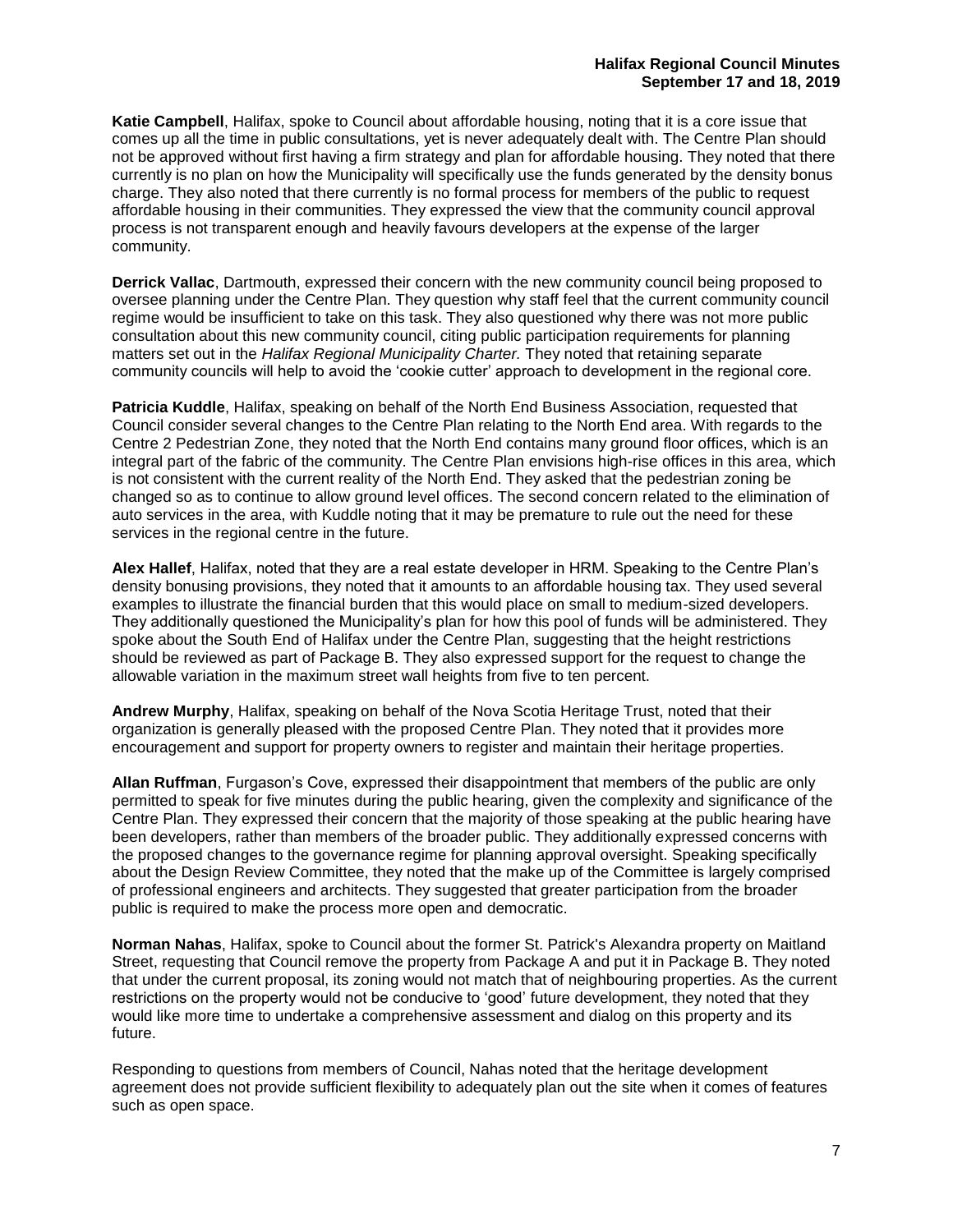**Janet Morrison**, Halifax, expressed their concerns relating to the Centre Plan Package A. They noted that under the Plan, there are ten proposed Heritage Conservation Districts (HCD), but it would likely be some time before these HDCs are implemented. They expressed their concern that these areas may be compromised before the protections of the HCDs can be implemented. As a result, they requested that Council consider putting forward a moratorium on demolitions in these areas while the HDCs are being developed. They pointed to the loss of buildings identified as having heritage value over the past ten years. They suggested that greater effort should be made on the part of the Municipality to register many of the properties before they are lost.

**Hadrian Lang**, Halifax, noted that they are pleased with the Centre Plan before Council. In particular, they expressed their support for the interactive mapping components, which they noted were intuitive. They added that they hope that these mapping tools will become readily available to members of the public.

**William Breckenridge**, Halifax, spoke to Council about the relationship between protecting heritage and affordable housing, noting that renovating heritage buildings is much more cost effective than new development. They additionally noted the constant conflict between development and protecting the City's heritage identity. They suggested that Council consider steps to alleviate some of this conflict, such as allowing high-rise towers to be constructed as a component near the rear of heritage buildings as a means of compromise. They cited Schmitville as a leading example of a mixed neighbourhood that balances development with the protection of heritage.

**Teddy McClain**, Halifax, spoke to Council about two properties, being 1142 and 1144 South Park Street. They questioned why South Part is not designated as a corridor in the Centre Plan, as it meets the stated criteria. They requested that Council include it as a corridor zone.

Mayor Savage called three (3) times for any other members of the public wishing to speak on the matter; there were none present.

MOVED by Councillor Adams, seconded by Councillor Walker

#### **THAT the public hearing be closed.**

#### **MOTION PUT AND PASSED.**

Council recessed at 9:39 p.m. and reconvened at 9:50 p.m.

MOVED by Councillor Walker, seconded by Councillor Cleary

#### **THAT Halifax Regional Council continue past 10:00 p.m.**

#### **MOTION PUT AND PASSED.**

Responding to questions from members of Council, Kelly Denty, Director, Planning and Development, Lucic and Tota noted that with regards to affordable housing provisions of the Centre Plan, the charges arising from density bonusing would be required to be paid by developers at the construction permit stage. The reason for using this timing, rather than at the occupancy permit stage, comes down to issues of authority and enforcement. At the occupancy permit stage, the building would have already been constructed and the Municipality is obliged to issue such a permit when specific conditions are met. They added that this charge would only affect larger developments over two-thousand (2,000) square metres.

With regards to the administration of the funds generated by the density bonusing charge, Lucic noted that the plan is for staff to come back to Council with a draft administrative order. They added that generally, the funds are to be directed towards the non-profit sector to facilitate affordable housing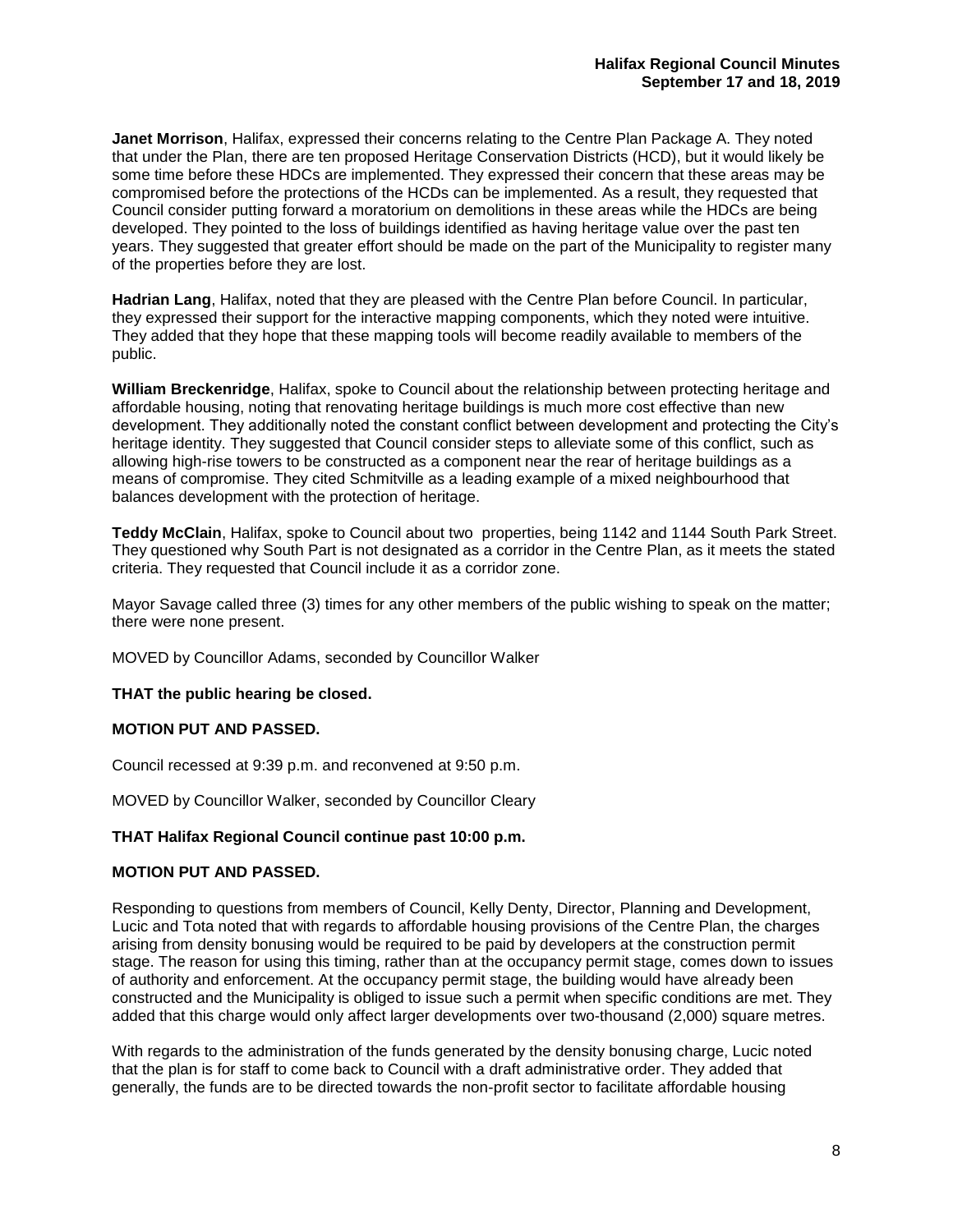programs in the Regional Centre. It was also noted that the plan is to roll out density bonusing to the rest of the HRM in the future.

Responding to further questions from members of Council, Denty, Lucic and Tota noted that there was public consultation on the proposed governance model under the Centre Plan, including consultations at the Community Design Advisory Committee (CDAC), as well as a public consultation open house in downtown Dartmouth.

Councillors directed several questions to staff regarding how some of the specific concerns raised during the public hearing could be brought forward, either for inclusion in Package A or for consideration at a future date.

In response, Denty, Lucic and Tota noted that most of the concerns would be considered substantive changes that would require a new public hearing should Council wish to consider them for inclusion in Package A. One exception was noted, being the request to permit signage in Comprehensive Development District zones.

MOVED by Councillor Mason, seconded by Councillor Smith

## **THAT Halifax Regional Council recess and reconvene at 2:00 p.m. on September 18, 2019.**

#### **MOTION PUT AND PASSED.**

Council recessed at 10:36 p.m. and reconvened at 2:02 p.m. on September 18, 2019.

When Council reconvened, Councillor Blackburn was in attendance, but where they were not present for the public hearing portion of the meeting on September 17, 2019: therefore they were not qualified to vote in accordance with Administrative Order One, Appendix A, Section 20 and 21.

MOVED by Councillor Austin, seconded by Councillor Mason

## **THAT Halifax Regional Council:**

- **1. Adopt the Regional Centre Secondary Municipal Planning Strategy and the Regional Centre Land Use By-law as contained in Attachments A and B of the supplementary staff report dated July 25, 2019 with the following amendments:**
	- **a. Policy 10.29 (f) included in Attachment 1 of the supplementary staff report dated September 3, 2019, and**
	- **b. Maps 1, 3 and 10 and Schedules 1, 2, 3, 4, 7, 9, 10, 24, 25 and 26 are replaced with Attachments 2-14 of the supplementary staff report dated September 3, 2019;**
- **2. Adopt the proposed amendments to the Regional Municipal Planning Strategy, the Regional Subdivision By-law, the Dartmouth Municipal Planning Strategy, the Dartmouth Land Use By-law, the Downtown Dartmouth Secondary Municipal Planning Strategy, the Downtown Dartmouth Land Use By-law, the Halifax Municipal Planning Strategy, the Halifax Peninsula Land Use By-law, and the Downtown Halifax Land Use By-law as contained in Attachments C to M-2 of the July 25, 2019 supplementary staff report.**
- **3. Suspend section 142 of Administrative Order One and ratify items 16 through 20 of the June 18th, 2019 motion of Committee of the Whole, as follows:**
	- **16. Direct the Chief Administrative Officer to develop and return to Council with proposed amendments to Administrative Order Number 48 to remove the lands within Package A from the jurisdictional authority of the Halifax Peninsula Planning Advisory Committee, the Harbour East – Marine Drive Community Council, and the Halifax and West Community Council, to provide for the creation of a new Regional Centre Community Council to review, address and deal with matters relating to appeals of site plans and variances and land use by-law amendments over those lands following the adoption of**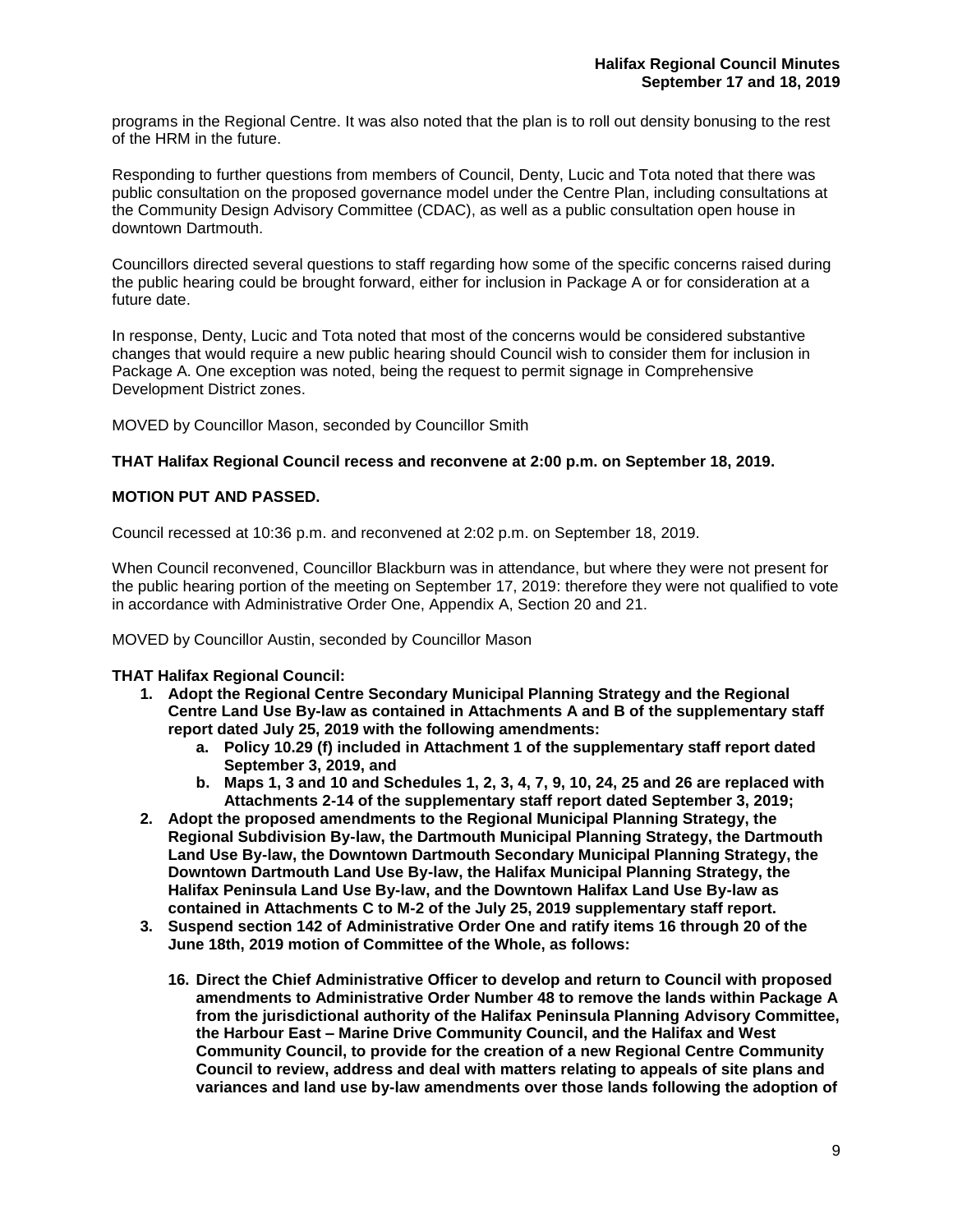**the Regional Centre Plan Secondary Municipal Planning Strategy and Land Use Bylaw;**

- **17. Direct the Chief Administrative Officer to develop a new Administrative Order establishing a Design Advisory Committee for the Regional Centre Package A lands, and return to the Council for consideration;**
- **18. Rescind the Regional Council December 13, 2016 motion, Item 9.2.2, Parts 1 and 2, with respect to developing an incentive or bonus zoning program for affordable housing benefits and negotiating with Housing Nova Scotia a Memorandum of Understanding, as outlined in the staff report dated September 6, 2016;**
- **19. Direct the Chief Administrative Officer to develop a business case for a Regional Centre Incentive or Bonus Zoning Reserve, and an Administrative Order to direct future spending from the reserve within the Regional Centre and return to Council for consideration; and**
- **20. Direct the Chief Administrative Officer to prepare amendments to the various committee Terms of Reference as appropriate, to establish the Community Design Advisory Committee, the Community Planning and Economic Development Standing Committee, the Heritage Advisory Committee, the Halifax and West Community Council, and the Harbour East – Marine Drive Community Council as the only advisory bodies to the planning process for the Regional Centre Plan Package B area, and return to the Council or the necessary body for consideration, with an amendment to add "the Design Review Committee" after "Community Design Advisory Committee;".**

Councillor Mason suggested an amendment responding to the concern raised during the public hearing relating to Comprehensive Development District zones, which staff noted would not constitute a substantive change that would requiring a new public hearing.

MOVED by Councillor Mason, seconded by Councillor Nicoll

**THAT the motion be amended to include the following:** 

#### **4. Direct the Chief Administrative Officer to:**

**a. Amend the Table of Contents to add the CDD zone to the listing of zones under the entry for Chapter 2 of Part XI.** 

**b. Amend the header for Chapter 2 of Part XI, to add the CDD zone to the listing of zones for which the signage requirements of Chapter 2, Part XI, are to apply to.**

**c. Amend Subsection 222(2), Section 223, Section 224, Subsection 225(1), and Section 226 to add the CDD zone to each listing of zones.**

#### **MOTION TO AMEND PUT AND PASSED UNANIMOUSLY.**

Not present: Councillors Streatch and Karsten

Not qualified to vote: Councillor Blackburn

MOVED by Councillor Austin, seconded by Councillor Cleary

#### **THAT the motion be amended to include the following:**

**5. Direct the Chief Administrative Officer to include for consideration in the Centre Plan area during the Package B consultation and adoption process, the removal of 31 Queen Street Dartmouth, PID 00083949 from the potential Downtown Dartmouth Heritage District and reconsideration of the property's 2.5 FAR.**

#### **MOTION TO AMEND PUT AND PASSED UNANIMOUSLY.**

Not present: Councillors Streatch and Karsten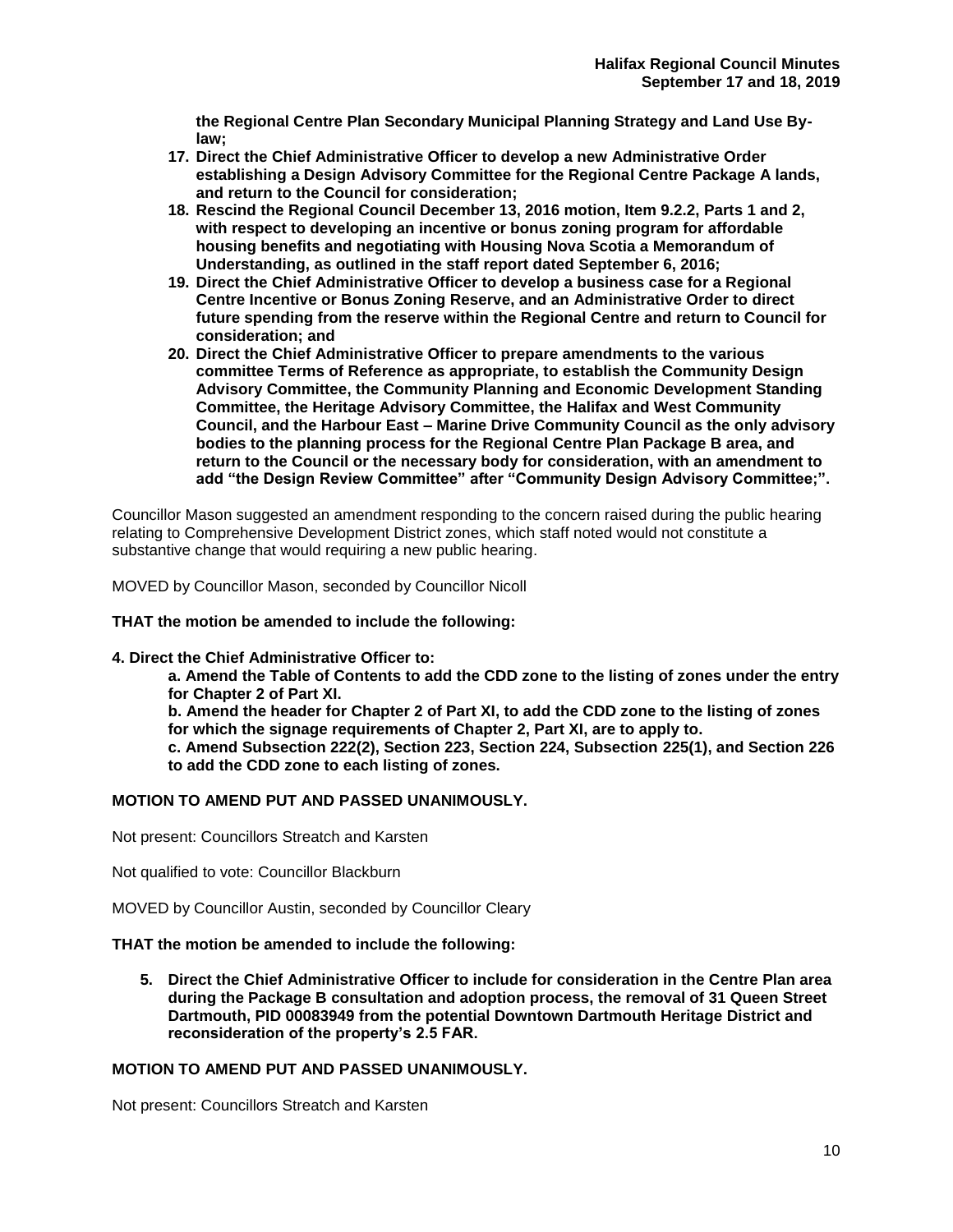Not qualified to vote: Councillor Blackburn

MOVED by Councillor Whitman, seconded by Councillor Hendsbee

#### **THAT Halifax Regional Council:**

- **1. Defer consideration of the Regional Centre Secondary Municipal Planning Strategy (SMPS) and Land Use By-law (LUB) (Package A) to November of 2019; and**
- **2. Direct staff to prepare a supplementary staff report outlining the items raised during the public hearing on the Centre Plan (Package A) held on September 17, 2019.**

Several Councillors noted their opposition to a deferral, noting that Package A has gone through a rigorous public consultation process, and the outstanding items raised during the public hearing could be addressed during the consultation process for Package B.

#### **MOTION TO DEFER PUT AND DEFEATED.** (4 in favour, 9 against)

In favour: Councillors Hendsbee, Walker, Adams and Whitman

Against: Mayor Savage, Deputy Mayor Mancini, Councillors Nicoll, Austin, Mason, Smith, Cleary, Zurawski and Outhit

Not present: Councillors Streatch and Karsten

Not qualified to vote: Councillor Blackburn

Council recessed at 4:12 p.m. and reconvened at 4:30 p.m.

MOVED by Councillor Smith, seconded by Councillor Mason

## **THAT the motion be amended to include the following:**

**6. Request that staff explore changing the designation for PID:00148643 (St. Patrick's Alexandra) from HR-1 to HR-2 during the completion of Package B.** 

#### **MOTION TO AMEND PUT AND PASSED UNANIMOUSLY.**

Not present: Councillors Streatch and Karsten

Not qualified to vote:Councillor Blackburn

MOVED by Councillor Smith, seconded by Councillor Cleary

#### **THAT the motion be amended to include the following:**

**7. Request that staff explore permitting ground floor office uses in the Gottingen street Centre or all CEN-2 Zones during the completion of Package B.**

#### **MOTION TO AMEND PUT AND PASSED UNANIMOUSLY.**

Not present: Councillors Streatch and Karsten

Not qualified to vote: Councillor Blackburn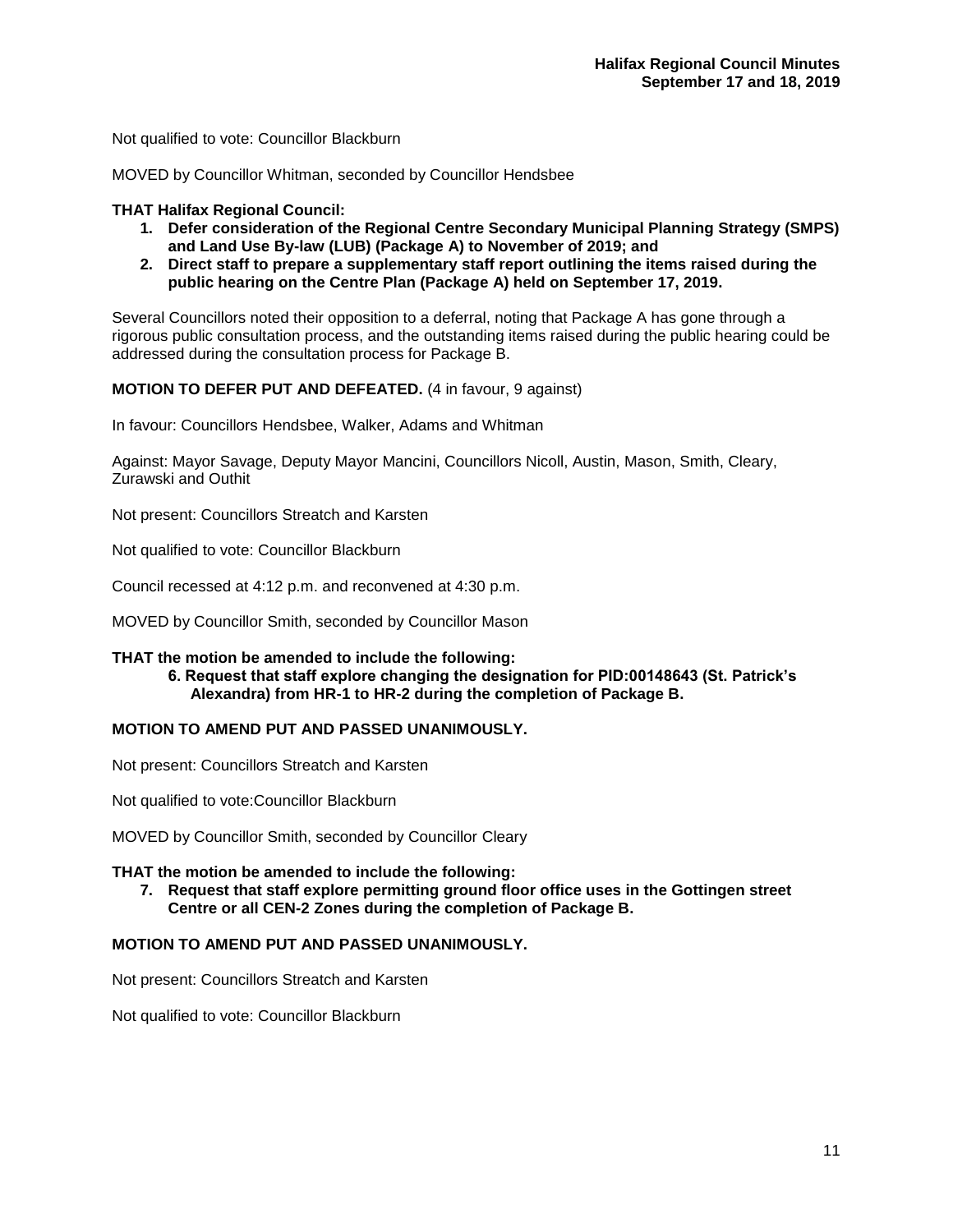MOVED by Councillor Mason, seconded by Councillor Hendsbee

**THAT the motion be amended to include the following:**

**8. Direct the Chief Administrative Officer to include the following items for consideration for possible inclusion the Centre Plan area during the Package B consultation and adoption process:** 

**a. Amendments to the MPS and LUB to exempt large shared housing uses existing at adoption from bedroom requirements required in section 57 of the LUB. b. Consider additional relaxation of height on sites with significant grade, such as 5213, 5215, 5225 Green Street.** 

**c. To consider methods to delaying payment of the affordable housing component of density bonusing to later in the construction process, allowing posting of bonds, or rebating affordable housing component at time of permitting if an affordable housing agreement is in place.** 

**d. Consider the inclusion of Lot 15 Robie PID00641035 in the Corridor Zone.**

#### **MOTION TO AMEND PUT AND PASSED UNANIMOUSLY.**

Not present: Councillors Streatch and Karsten

Not qualified to vote: Councillor Blackburn

The motion before Council was as follows:

MOVED by Councillor Austin, seconded by Councillor Mason

#### **THAT Halifax Regional Council:**

- **1. Adopt the Regional Centre Secondary Municipal Planning Strategy and the Regional Centre Land Use By-law as contained in Attachments A and B of the supplementary staff report dated July 25, 2019 with the following amendments:**
	- **a. Policy 10.29 (f) included in Attachment 1 of the supplementary staff report dated September 3, 2019, and**
	- **b. Maps 1, 3 and 10 and Schedules 1, 2, 3, 4, 7, 9, 10, 24, 25 and 26 are replaced with Attachments 2-14 of the supplementary staff report dated September 3, 2019;**
- **2. Adopt the proposed amendments to the Regional Municipal Planning Strategy, the Regional Subdivision By-law, the Dartmouth Municipal Planning Strategy, the Dartmouth Land Use By-law, the Downtown Dartmouth Secondary Municipal Planning Strategy, the Downtown Dartmouth Land Use By-law, the Halifax Municipal Planning Strategy, the Halifax Peninsula Land Use By-law, and the Downtown Halifax Land Use By-law as contained in Attachments C to M-2 of the July 25, 2019 supplementary staff report.**
- **3. Suspend section 142 of Administrative Order One and ratify items 16 through 20 of the June 18th, 2019 motion of Committee of the Whole, as follows:**
	- **16. Direct the Chief Administrative Officer to develop and return to Council with proposed amendments to Administrative Order Number 48 to remove the lands within Package A from the jurisdictional authority of the Halifax Peninsula Planning Advisory Committee, the Harbour East – Marine Drive Community Council, and the Halifax and West Community Council, to provide for the creation of a new Regional Centre Community Council to review, address and deal with matters relating to appeals of site plans and variances and land use by-law amendments over those lands following the adoption of the Regional Centre Plan Secondary Municipal Planning Strategy and Land Use Bylaw;**
	- **17. Direct the Chief Administrative Officer to develop a new Administrative Order establishing a Design Advisory Committee for the Regional Centre Package A lands, and return to the Council for consideration;**
	- **18. Rescind the Regional Council December 13, 2016 motion, Item 9.2.2, Parts 1 and 2, with respect to developing an incentive or bonus zoning program for affordable**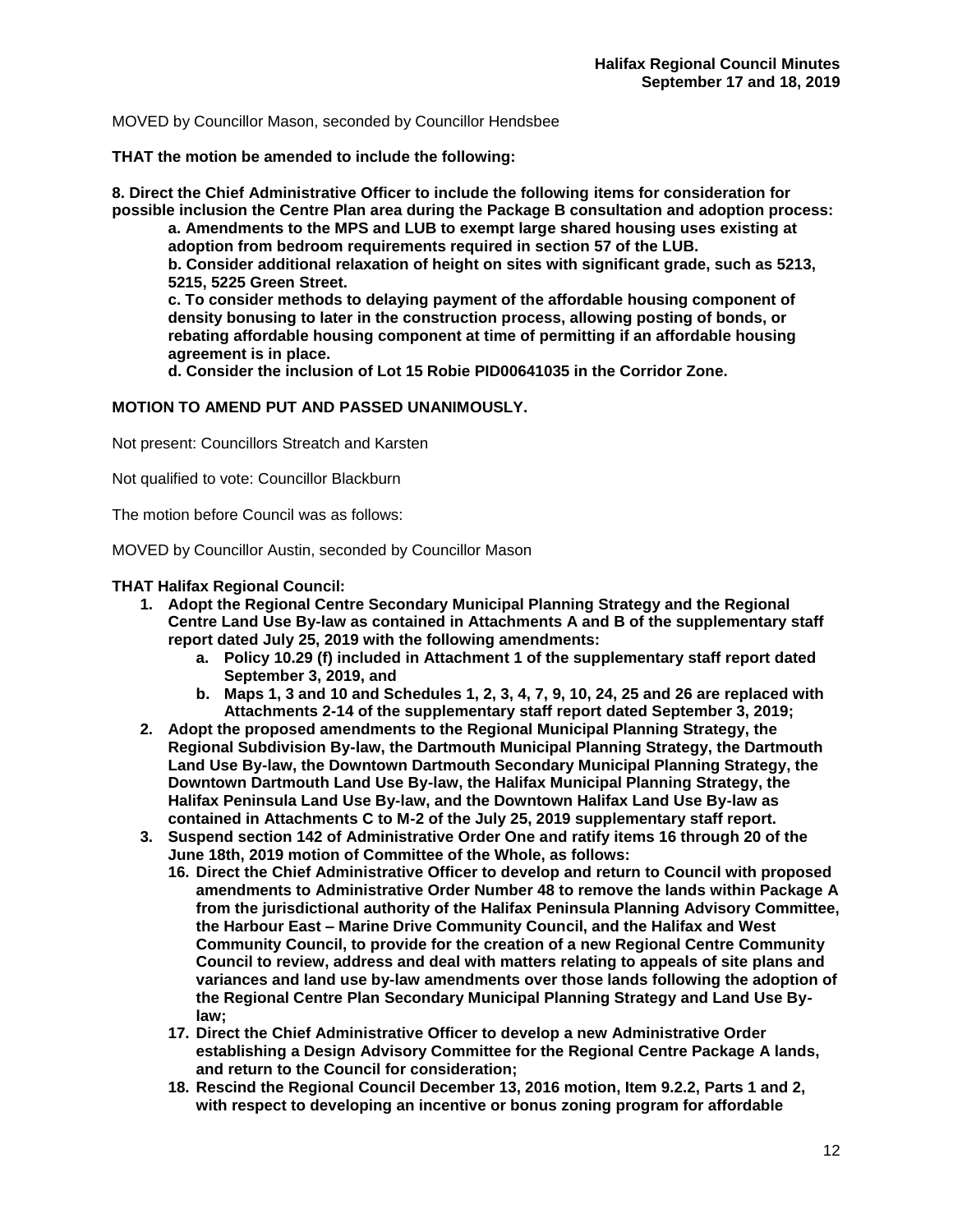**housing benefits and negotiating with Housing Nova Scotia a Memorandum of Understanding, as outlined in the staff report dated September 6, 2016;**

- **19. Direct the Chief Administrative Officer to develop a business case for a Regional Centre Incentive or Bonus Zoning Reserve, and an Administrative Order to direct future spending from the reserve within the Regional Centre and return to Council for consideration; and**
- **20. Direct the Chief Administrative Officer to prepare amendments to the various committee Terms of Reference as appropriate, to establish the Community Design Advisory Committee, the Community Planning and Economic Development Standing Committee, the Heritage Advisory Committee, the Halifax and West Community Council, and the Harbour East – Marine Drive Community Council as the only advisory bodies to the planning process for the Regional Centre Plan Package B area, and return to the Council or the necessary body for consideration, with an amendment to add "the Design Review Committee" after "Community Design Advisory Committee;".**
- **4. Direct the Chief Administrative Officer to:**
	- **a. Amend the Table of Contents to add the CDD zone to the listing of zones under the entry for Chapter 2 of Part XI.**
	- **b. Amend the header for Chapter 2 of Part XI, to add the CDD zone to the listing of zones for which the signage requirements of Chapter 2, Part XI, are to apply to.**
	- **c. Amend Subsection 222(2), Section 223, Section 224, Subsection 225(1), and Section 226 to add the CDD zone to each listing of zones.**
- **5. Direct the Chief Administrative Officer to include for consideration in the Centre Plan area during the Package B consultation and adoption process, the removal of 31 Queen Street Dartmouth, PID 00083949 from the potential Downtown Dartmouth Heritage District and reconsideration of the property's 2.5 FAR.**
- **6. Request that staff explore changing the designation for PID:00148643 (St. Patrick's Alexandra) from HR-1 to HR-2 during the completion of Package B.**
- **7. Request that staff explore permitting ground floor office uses in the Gottingen street Centre or all CEN-2 Zones during the completion of Package B.**
- **8. Direct the Chief Administrative Officer to include the following items for consideration for possible inclusion the Centre Plan area during the Package B consultation and adoption process:**
	- **a. Amendments to the MPS and LUB to exempt large shared housing uses existing at adoption from bedroom requirements required in section 57 of the LUB.**
	- **b. Consider additional relaxation of height on sites with significant grade, such as 5213, 5215, 5225 Green Street.**
	- **c. To consider methods to delaying payment of the affordable housing component of density bonusing to later in the construction process, allowing posting of bonds, or rebating affordable housing component at time of permitting if an affordable housing agreement is in place.**
	- *d.* **Consider the inclusion of Lot 15 Robie PID00641035 in the Corridor Zone.**

Councillor Hendsbee expressed opposition to the provision in the motion relating to the proposed governance model and the creation of a new community council. Specifically, they expressed concern that the new community council may create an urban/rural split. They requested that the motion be separated for voting purposes so as to hold a separate vote on part 3(16).

Council agreed to separate the vote on the motion and proceeded to vote on the main motion minus part 3(16).

MOVED by Councillor Austin, seconded by Councillor Mason

#### **THAT Halifax Regional Council:**

**1. Adopt the Regional Centre Secondary Municipal Planning Strategy and the Regional Centre Land Use By-law as contained in Attachments A and B of the supplementary staff report dated July 25, 2019 with the following amendments:**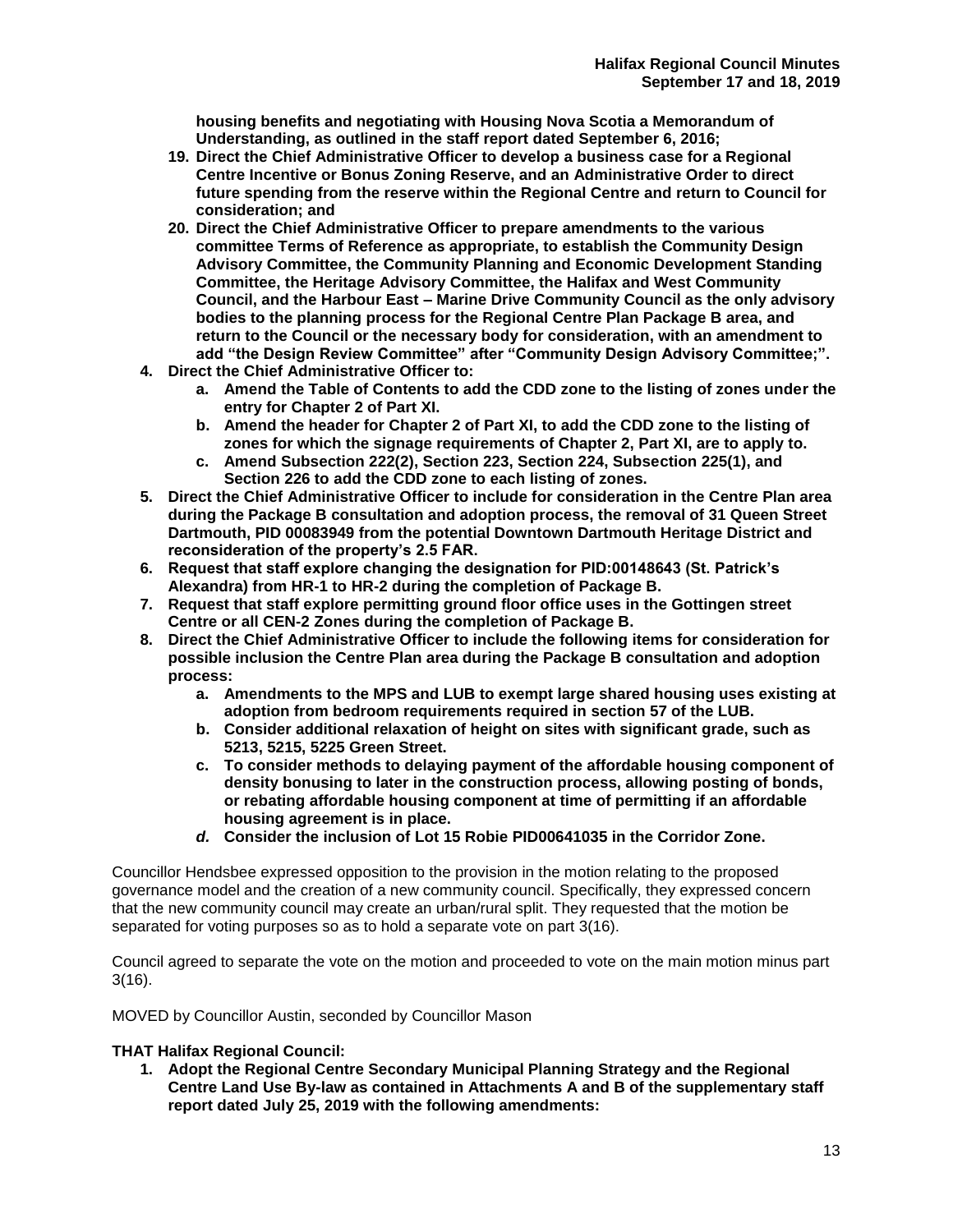- **a. Policy 10.29 (f) included in Attachment 1 of the supplementary staff report dated September 3, 2019, and**
- **b. Maps 1, 3 and 10 and Schedules 1, 2, 3, 4, 7, 9, 10, 24, 25 and 26 are replaced with Attachments 2-14 of the supplementary staff report dated September 3, 2019;**
- **2. Adopt the proposed amendments to the Regional Municipal Planning Strategy, the Regional Subdivision By-law, the Dartmouth Municipal Planning Strategy, the Dartmouth Land Use By-law, the Downtown Dartmouth Secondary Municipal Planning Strategy, the Downtown Dartmouth Land Use By-law, the Halifax Municipal Planning Strategy, the Halifax Peninsula Land Use By-law, and the Downtown Halifax Land Use By-law as contained in Attachments C to M-2 of the July 25, 2019 supplementary staff report.**
- **3. Suspend section 142 of Administrative Order One and ratify items 16 through 20 of the June 18th, 2019 motion of Committee of the Whole, as follows:**
	- **17. Direct the Chief Administrative Officer to develop a new Administrative Order establishing a Design Advisory Committee for the Regional Centre Package A lands, and return to the Council for consideration;**
	- **18. Rescind the Regional Council December 13, 2016 motion, Item 9.2.2, Parts 1 and 2, with respect to developing an incentive or bonus zoning program for affordable housing benefits and negotiating with Housing Nova Scotia a Memorandum of Understanding, as outlined in the staff report dated September 6, 2016;**
	- **19. Direct the Chief Administrative Officer to develop a business case for a Regional Centre Incentive or Bonus Zoning Reserve, and an Administrative Order to direct future spending from the reserve within the Regional Centre and return to Council for consideration; and**
	- **20. Direct the Chief Administrative Officer to prepare amendments to the various committee Terms of Reference as appropriate, to establish the Community Design Advisory Committee, the Community Planning and Economic Development Standing Committee, the Heritage Advisory Committee, the Halifax and West Community Council, and the Harbour East – Marine Drive Community Council as the only advisory bodies to the planning process for the Regional Centre Plan Package B area, and return to the Council or the necessary body for consideration, with an amendment to add "the Design Review Committee" after "Community Design Advisory Committee;".**
- **4. Direct the Chief Administrative Officer to:**
	- **a. Amend the Table of Contents to add the CDD zone to the listing of zones under the entry for Chapter 2 of Part XI.**
	- **b. Amend the header for Chapter 2 of Part XI, to add the CDD zone to the listing of zones for which the signage requirements of Chapter 2, Part XI, are to apply to.**
	- **c. Amend Subsection 222(2), Section 223, Section 224, Subsection 225(1), and Section 226 to add the CDD zone to each listing of zones.**
- **5. Direct the Chief Administrative Officer to include for consideration in the Centre Plan area during the Package B consultation and adoption process, the removal of 31 Queen Street Dartmouth, PID 00083949 from the potential Downtown Dartmouth Heritage District and reconsideration of the property's 2.5 FAR.**
- **6. Request that staff explore changing the designation for PID:00148643 (St. Patrick's Alexandra) from HR-1 to HR-2 during the completion of Package B.**
- **7. Request that staff explore permitting ground floor office uses in the Gottingen street Centre or all CEN-2 Zones during the completion of Package B.**
- **8. Direct the Chief Administrative Officer to include the following items for consideration for possible inclusion the Centre Plan area during the Package B consultation and adoption process:**
	- **a. Amendments to the MPS and LUB to exempt large shared housing uses existing at adoption from bedroom requirements required in section 57 of the LUB.**
	- **b. Consider additional relaxation of height on sites with significant grade, such as 5213, 5215, 5225 Green Street.**
	- **c. To consider methods to delaying payment of the affordable housing component of density bonusing to later in the construction process, allowing posting of bonds,**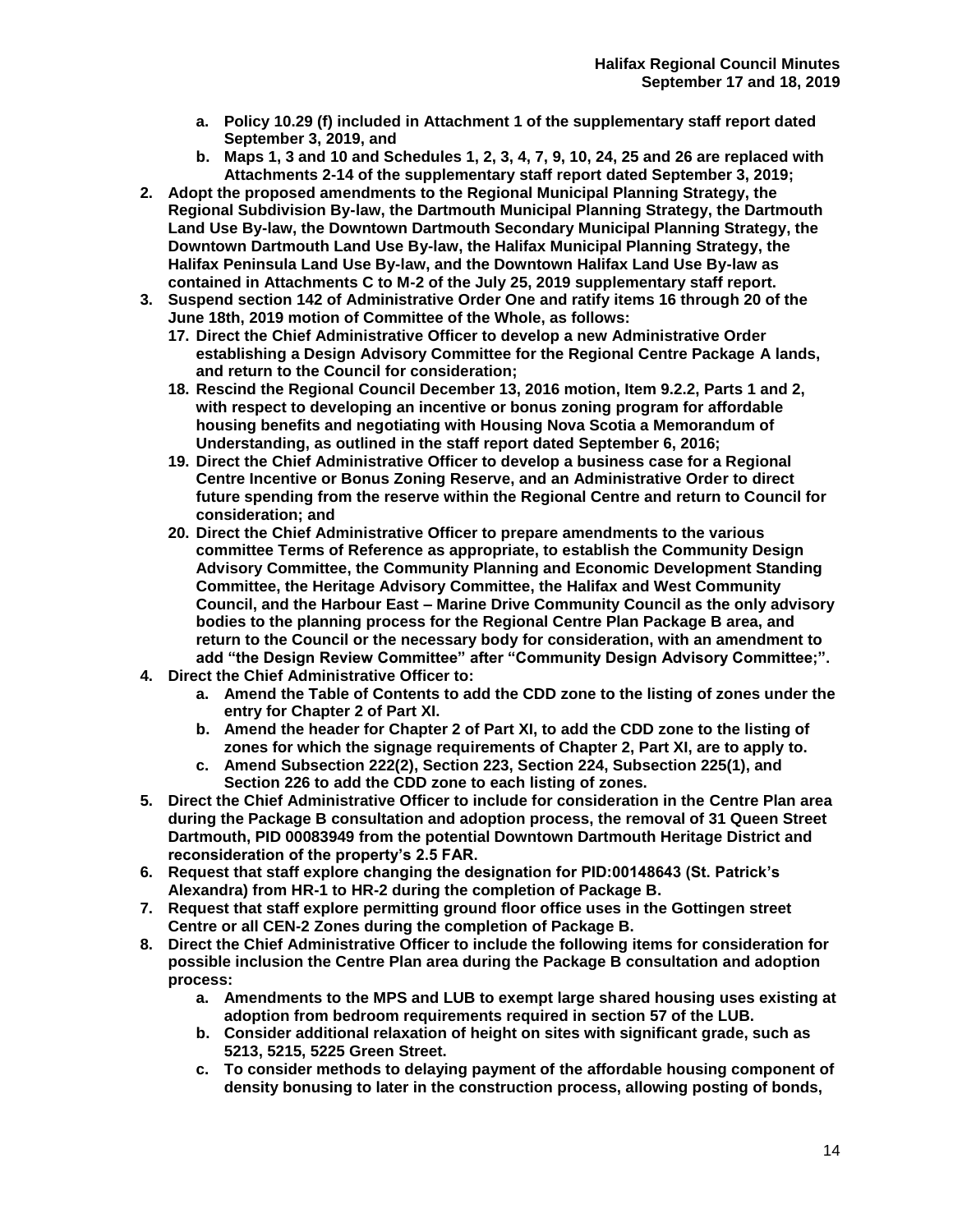**or rebating affordable housing component at time of permitting if an affordable housing agreement is in place.**

**d. Consider the inclusion of Lot 15 Robie PID00641035 in the Corridor Zone.**

#### **MOTION PUT AND PASSED UNANIMOUSLY.**

Not present: Councillors Streatch and Karsten

Not qualified to vote: Councillor Blackburn

MOVED by Councillor Austin, seconded by Councillor Mason

#### **THAT Halifax Regional Council:**

**Part 3 (16) Direct the Chief Administrative Officer to develop and return to Council with proposed amendments to Administrative Order Number 48 to remove the lands within Package A from the jurisdictional authority of the Halifax Peninsula Planning Advisory Committee, the Harbour East – Marine Drive Community Council, and the Halifax and West Community Council, to provide for the creation of a new Regional Centre Community Council to review, address and deal with matters relating to appeals of site plans and variances and land use by-law amendments over those lands following the adoption of the Regional Centre Plan Secondary Municipal Planning Strategy and Land Use By-law;**

**MOTION PUT AND PASSED.** (9 in favour, 4 against)

In favour: Mayor Savage, Deputy Mayor Mancini, Councillors Nicoll, Austin, Mason, Smith, Cleary, Zurawski, and Outhit

Against: Councillors Hendsbee, Walker, Adams, Whitman

Not present: Councillors Streatch and Karsten

Not qualified to vote: Councillor Blackburn

Councillor Outhit noted that they mistakenly voted against the motion and requested that their vote be recorded as in favour of the motion.

Responding to questions from members of Council, Claire Gillivan, Solicitor, noted that the main motion relating to Package A required a nine (9) vote majority, as it related to a planning document. However, the split vote on part 3(16) of the motion only requires a simple majority vote as it relates to an Administrative Order, rather than a planning document.

Councillor Whitman left the meeting at 4:55 p.m on September 18, 2019.

Councillor Cleary put forward an additional motion regarding items for consideration in Package B.

MOVED by Councillor Cleary, seconded by Councillor Smith

**THAT Halifax Regional Council direct the Chief Administrative Officer to include the following items for consideration for possible inclusion the Centre Plan area during the Package B consultation and adoption process:**

- **Reconsider the FAR in CEN-2 zone on Quinpool between Monastery and Harvard to better match the FAR directly opposite on the south side of Quinpool;**
- **Reconsider the maximum height for the HR-2 zone on the block bounded by Chebucto, Clinton, and Joseph Howe;**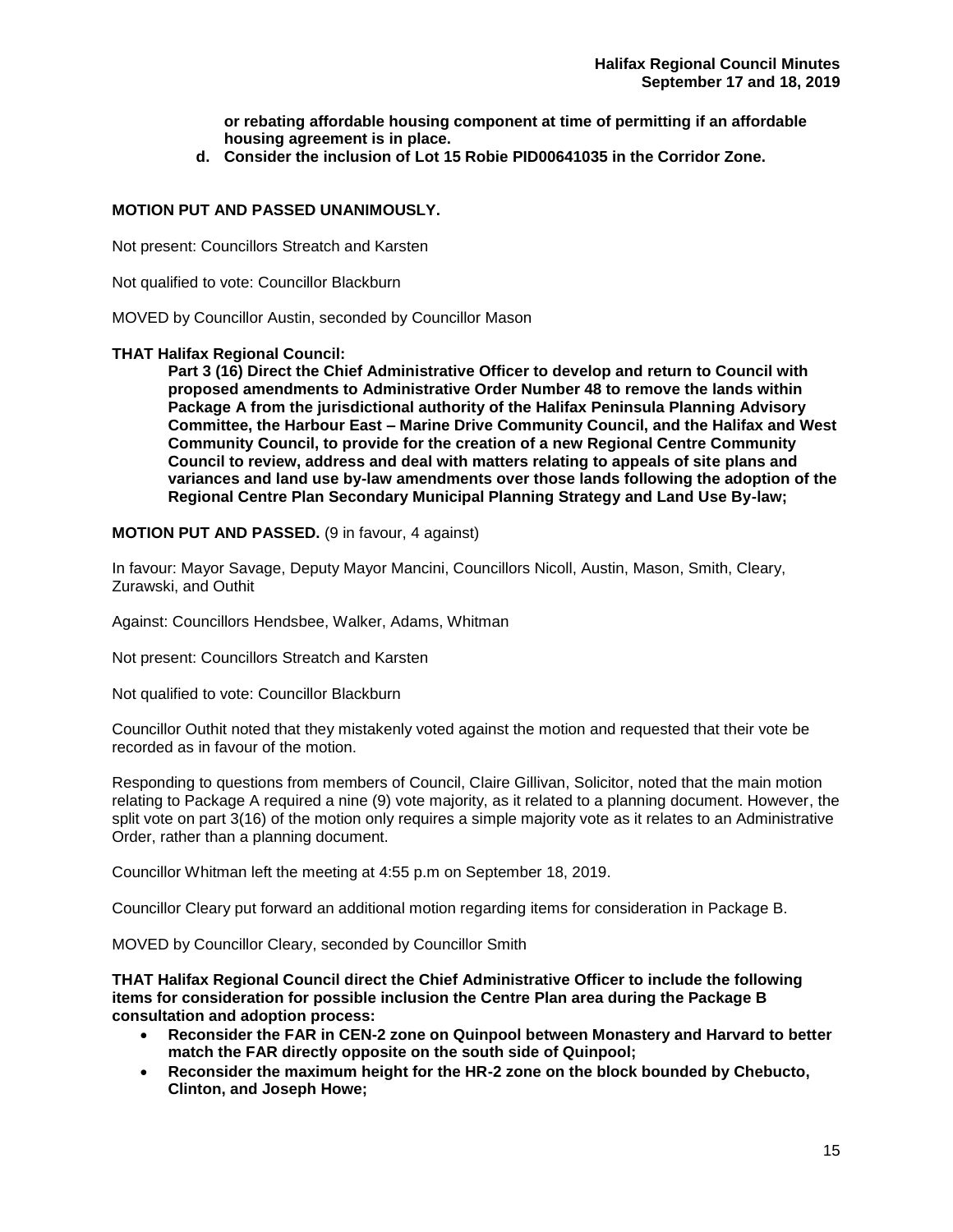- **Consider adding undergrounding of utility wires as a public benefit for the density bonus; and**
- **Consider increasing the variance from 5% to 10% for maximum street wall height on sloping conditions.**

#### **MOTION PUT AND PASSED UNANIMOUSLY.**

Not present: Councillors Streatch, Karsten and Whitman

Not qualified to vote: Councillor Blackburn

Councillor Hendsbee requested that staff provide a briefing note on the items raised during the public hearing but were not addressed by an amendments or motion.

## **13. CORRESPONDENCE, PETITIONS & DELEGATIONS**

#### **13.1 Correspondence**

The Deputy Clerk noted that correspondence was received for items: 12.1, 14.1, 15.1.6 and 17.6. This correspondence was circulated to Council.

For a detailed list of correspondence received refer to the specific agenda item.

#### **13.2 Petitions**

#### **13.2.1 Councillor Whitman**

Councillor Whitman submitted a petition from Aileen McGinty containing 288 signatures and in opposition to speed bumps on Kingswood Drive.

## **13.2.2 Councillor Hendsbee**

Councillor Hendsbee submitted a petition from Catherine A. MacKenzie with 393 signatures from Porters Lake area residents opposing development on PID#00609537, commonly known and used as a pedestrian pathway between the Porter's Lake Provincial Park and the Kinap playground and public park. The petition called for the property to be acquired for the purpose of parkland.

#### **13.2.3 Councillor Smith**

Councillor Smith submitted a petition from Peggy Cameron containing 96 signatures from residents in the Charles Street area requesting for removal of 6024 Charles Street from the Centre Plan Corridor designation.

#### **14. INFORMATION ITEMS BROUGHT FORWARD – August 13, 2019**

#### **14.1 Councillor Whitman - Progress Report – Conveyance of 1588 Barrington Street, Halifax**

The following was before Council:

- A staff information report dated June 19, 2019
- Correspondence from Emily Davidson

Peta-Jane Temple, Team Lead, Grants and Contributions, provided Council with an update on the conveyance of 1588 Barrington Street, Halifax.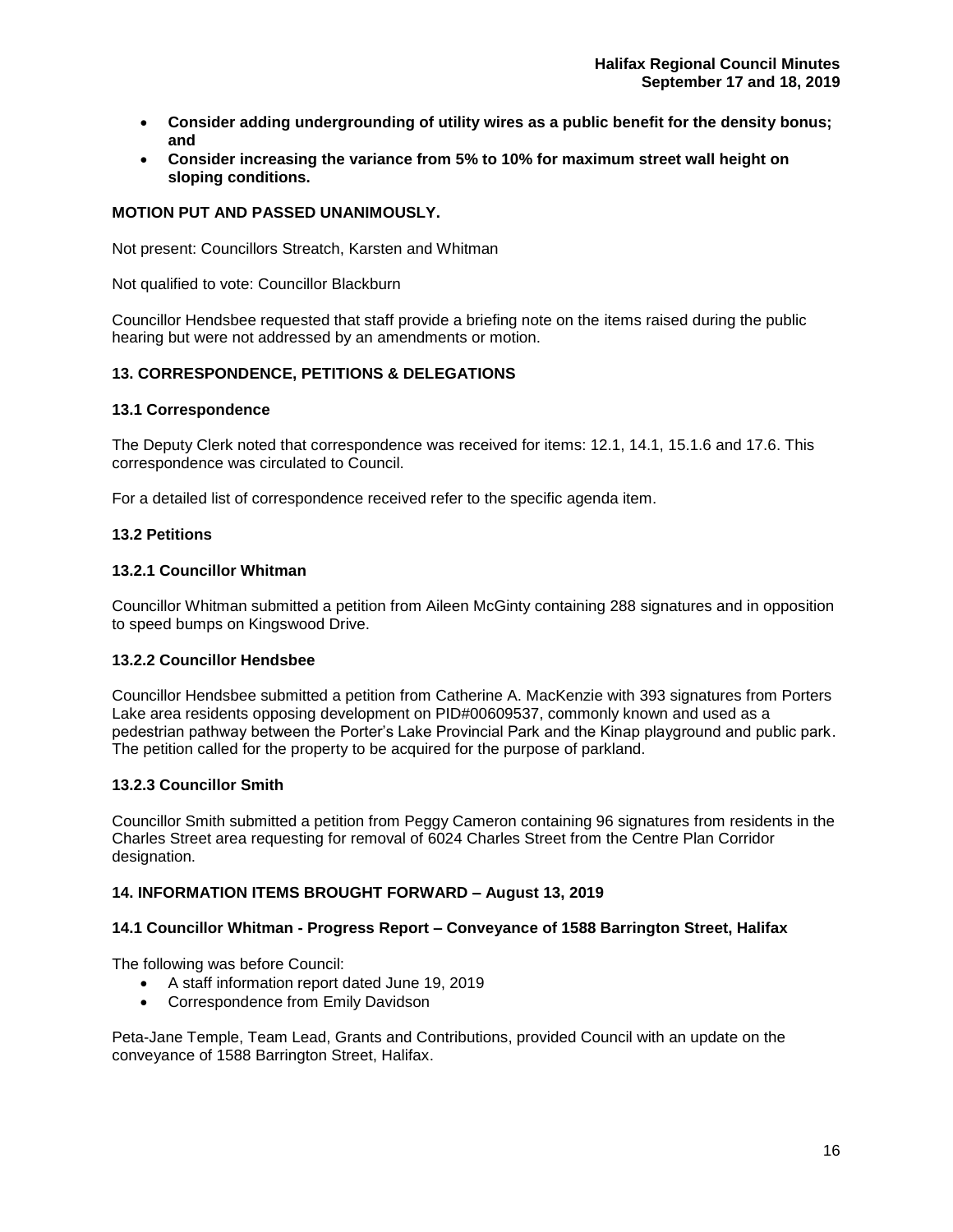MOVED by Councillor Whitman, seconded by Councillor Streatch

**THAT Halifax Regional Council request the CAO to instruct staff to prepare a report recommending milestone targets to support Halifax Regional Council in assessing the Society's progress in future reports.**

**MOTION PUT AND DEFEATED.** (3 in favour, 13 against)

In favour: Councillors Streatch, Adams and Whitman.

Against: Mayor Savage, Deputy Mayor Mancini, Councillors Hendsbee, Karsten, Nicoll, Austin, Mason, Smith, Cleary, Walker, Zurawski, Blackburn and Outhit

#### **15. REPORTS**

#### **15.1 CHIEF ADMINISTRATIVE OFFICER**

#### **15.1.1 Proposed Administrative Order SC-89, Respecting Street Closure Parcel 2 – Portion of Purcells Cove Road, Halifax**

The following was before Council:

• A staff recommendation report dated July 9, 2019

MOVED by Councillor Adams, seconded by Councillor Whitman

**THAT Halifax Regional Council adopt Administrative Order SC-89 in Attachment "B" of the staff report dated July 9, 2019, to close that portion of Purcells Cove Road shown as Parcel 2 on Attachment "A" of the staff report dated July 9, 2019.**

#### **MOTION PUT AND PASSED UNANIMOUSLY.**

#### **15.1.2 Increase to Contract – 17-168 Design Consultant Services St. Andrew's Community Centre**

The following was before Council:

• A staff recommendation report dated August 8, 2019

MOVED by Councillor Cleary, seconded by Councillor Walker

**THAT Halifax Regional Council authorize an increase to the Purchase Order No. 2070777575 for changes to the contracted scope of work in the amount of \$40,254 (net HST included), with funding from Project No. CB000011 – St. Andrew's Community Centre outlined in the Financial Implications section of the staff report dated August 8, 2019.** 

In response to questions from Council, John MacPherson, Manager of Corporate Facility, Design and Construction noted that that additional funds were part of the contingency amount and therefore part of the overall project budget.

#### **MOTION PUT AND PASSED.** (15 in favour, 1 against)

In favour: Mayor Savage, Deputy Mayor Mancini, Councillors Streatch, Hendsbee, Karsten, Nicoll, Austin, Mason, Smith, Cleary, Walker, Adams, Zurawski, Blackburn and Outhit

Against: Councillor Whitman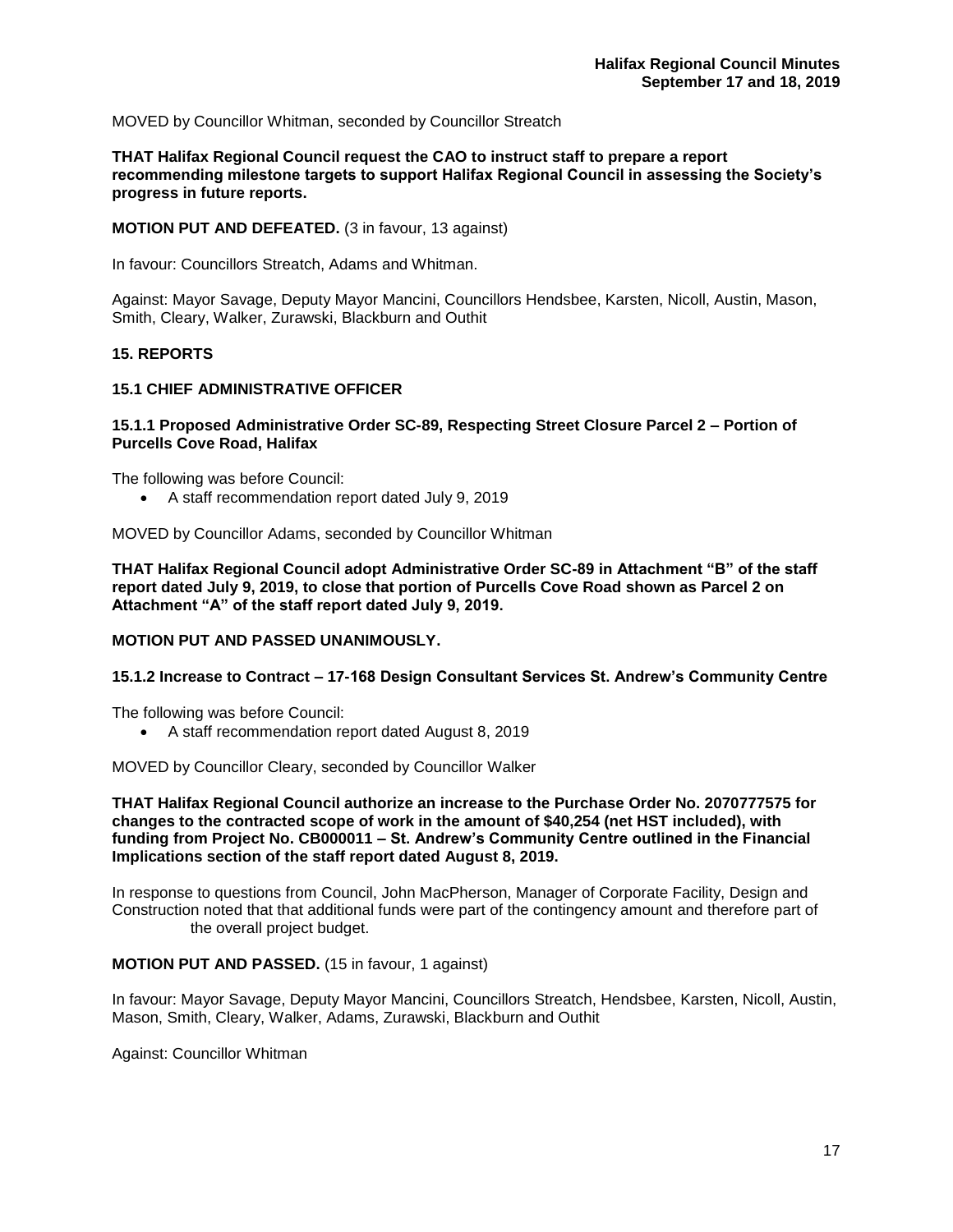#### **15.1.3 Increase to Contract – Request for Proposal (RFP) 18-176 Consulting Services for Woodside Ferry Terminal Recapitalization Phase 1 and Phase 2**

The following was before Council:

• A staff recommendation report dated July 24, 2019

#### MOVED by Councillor Austin, seconded by Councillor Nicoll

**THAT Halifax Regional Council approve an increase of \$149,411 (net HST included) to RFP 18-176, Consulting Services for Woodside Ferry Terminal, Phase 1 and Phase 2, to Abbott Brown Architects, from Project No. CB000042 – Woodside Ferry Terminal Upgrades, as outlined in the Financial Implications section of the staff report dated July 24, 2019.** 

Council discussed the motion with staff responding to questions. Members of Council expressed concern that the project had not been considered through the climate change lens and that consideration for rising sea levels had not been part of the initial project request proposal.

#### **MOTION PUT AND PASSED.** (15 in favour, 1 against)

In favour: Mayor Savage, Deputy Mayor Mancini, Councillors Streatch, Hendsbee, Karsten, Nicoll, Austin, Mason, Smith, Cleary, Walker, Adams, Zurawski, Blackburn and Outhit

Against: Councillor Whitman

#### **15.1.4 Proposed Administrative Order SC-90, Respecting Street Closure - Portions of Grosvenor Road, Halifax**

The following was before Council:

• A staff recommendation report dated July 23, 2019

MOVED by Councillor Walker, seconded by Councillor Cleary

**THAT Halifax Regional Council adopt Administrative Order SC-90 as set out in Attachment 'C' of the staff report dated July 23, 2019 to close those portions of Grosvenor Road.** 

#### **MOTION PUT AND PASSED UNANIMOUSLY.**

#### **15.1.5 Second Reading Proposed By-law U-105, an Amendment to By-law U-100, Respecting User Charges – Halifax Transit Fare Strategy 2019**

The following was before Council:

- A recommendation report from the Chair of the Transportation Standing Committee dated July 29, 2019, with attached staff recommendation report dated June 11, 2019
- An extract of draft minutes from the August 13, 2019 Council meeting

MOVED by Councillor Nicoll, seconded by Councillor Cleary

**THAT Halifax Regional Council adopt By-law U-105, the purpose of which is to amend Schedule 1 of By-law U-100, the User Charges By-law, establishing changes to the existing fare structure and fares as set out in Attachment 2 of the Transportation Standing Committee report dated July 29, 2019, subject to retaining the senior fare category and increasing the senior's fare proportionate to the proposed increases to the general fare.**

Councillor Streatch requested an amendment to shield residents of Fall River from the changes to the fare structure. The amendment was as follows: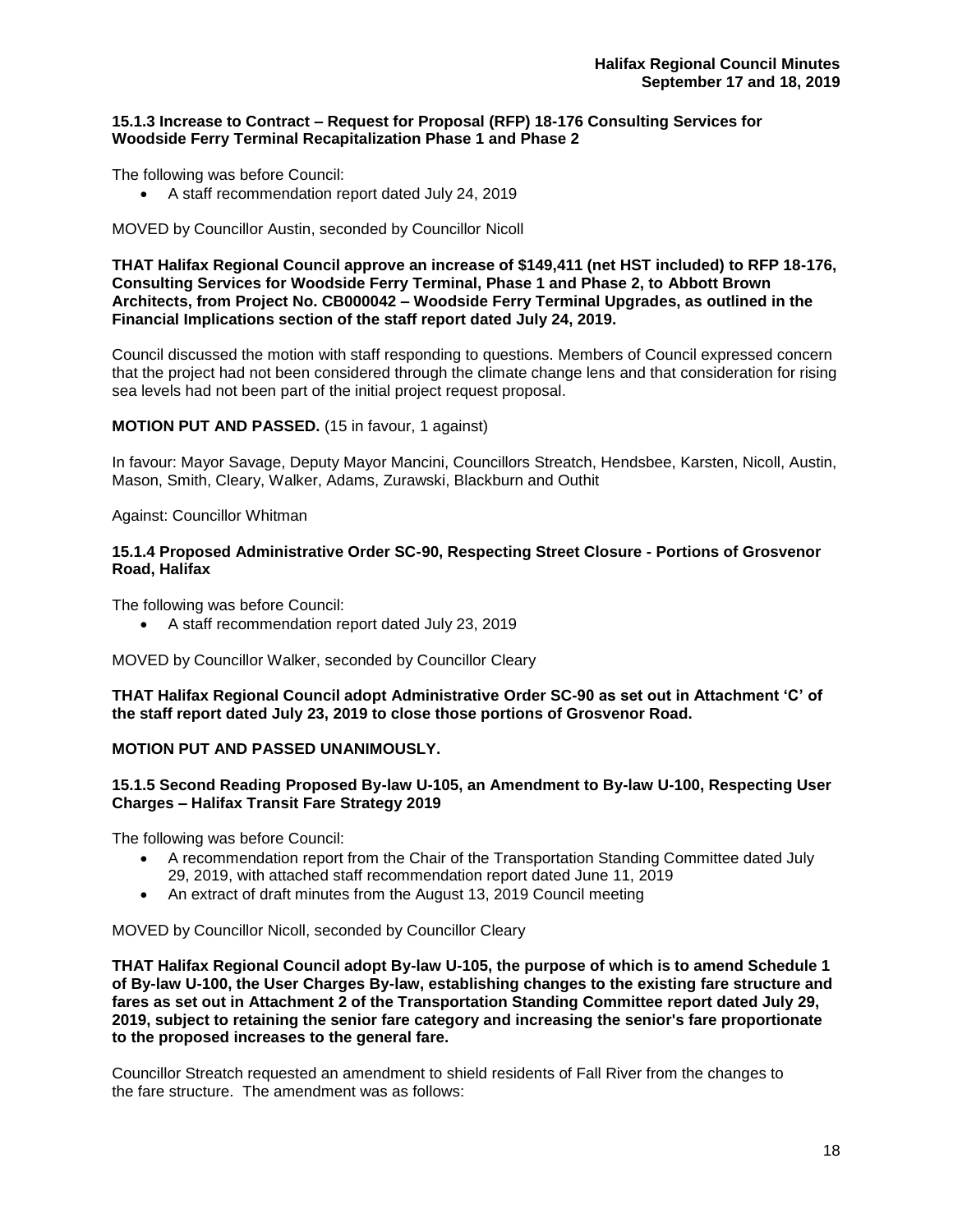MOVED by Councillor Streatch, seconded by Councillor Mason that the motion be amended to include the following:

**THAT Halifax Regional Council request the Chief Administrative Officer to provide a supplemental report with respect to fees on route 320 relating to residents of the Fall River community who commute to the metro area which will hold in abeyance the \$6 fare increase and represents an increase of 75 cents.**

Dave Reage, Director, Halifax Transit responded to questions from Council regarding the potential financial implications of the proposed amendment and on electronic fare boxes.

## **MOTION TO AMEND PUT AND PASSED UNANIMOUSLY.**

Councillor Hendsbee proposed an amendment that would result in adult cash fare increase at a uniform rate for all routes.

MOVED by Councillor Hendsbee, seconded by Councillor Whitman

#### **THAT Halifax Regional Council amend the By-law to provide for an increase to the adult fare to \$3 and an increase to the Metro X fare to \$4.**

Councillor Hendsbee requested that the motion to amend be separated to hold a separate vote on the \$3 increase to the adult fare and the \$4 increase to the Metro X fare.

MOVED by Councillor Hendsbee, seconded by Councillor Whitman

#### **THAT Halifax Regional Council amend the By-law to provide for an increase to the adult fare to \$3.**

**MOTION PUT DEFEATED.** (2 in favour, 14 against)

In favour: Councillors Streatch and Hendsbee

Against: Mayor Savage, Deputy Mayor Mancini, Councillors Karsten, Nicoll, Austin, Mason, Smith, Cleary, Walker, Adams, Zurawski, Whitman, Blackburn and Outhit

MOVED by Councillor Hendsbee, seconded by Councillor Whitman

#### **THAT Halifax Regional Council amend the By-law to provide for an increase to the Metro X fare to \$4.**

**MOTION PUT AND DEFEATED.** (3 in favour, 13 against)

In favour: Deputy Mayor Mancini, Councillors Streatch and Hendsbee

Against: Mayor Savage, Councillors Karsten, Nicoll, Austin, Mason, Smith, Cleary, Walker, Adams, Zurawski, Whitman, Blackburn and Outhit

The motion before Council was now as follows:

MOVED by Councillor Nicoll, seconded by Councillor Cleary

#### **THAT Halifax Regional Council:**

**1. Adopt By-law U-105, the purpose of which is to amend Schedule 1 of By-law U-100, the User Charges By-law, establishing changes to the existing fare structure and fares as set out in Attachment 2 of the Transportation Standing Committee report dated July 29, 2019, subject to**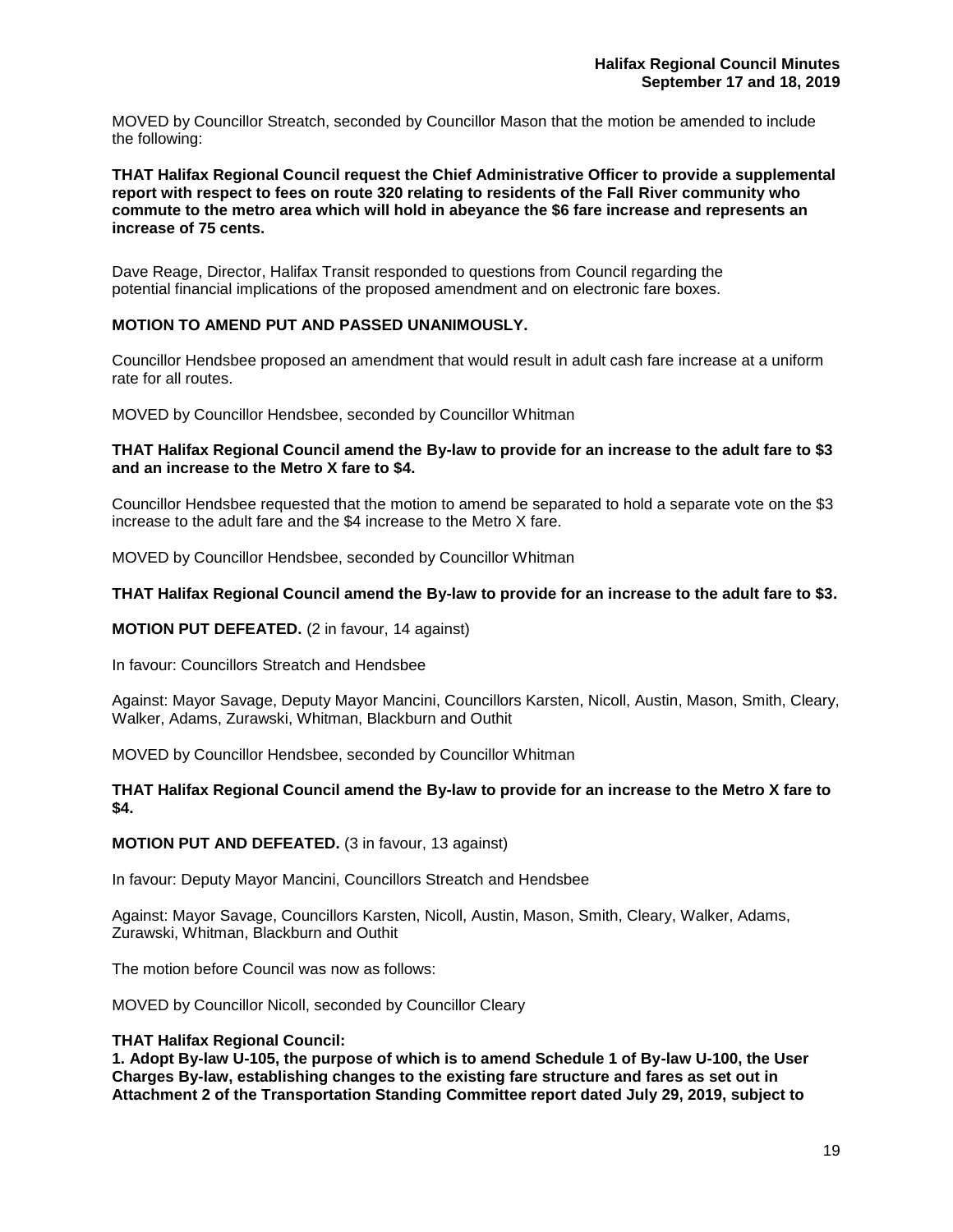**retaining the senior fare category and increasing the senior's fare proportionate to the proposed increases to the general fare.**

**2. Request the Chief Administrative Officer to provide a supplemental report with respect to fees on route 320 relating to residents of the Fall River community who commute to the metro area which will hold in abeyance the \$6 fare increase and represents an increase of 75 cents.** 

#### **MOTION AS AMENDED PUT AND PASSED.** (11 in favour, 5 against)

In favour: Mayor Savage, Deputy Mayor Mancini, Councillors Streatch, Hendsbee, Karsten, Nicoll, Austin, Mason, Smith, Cleary and Blackburn.

Against: Councillor Walker, Adams, Zurawski, Whitman and Outhit.

#### **15.1.6 Second Reading Proposed By-law T-1003, an Amendment to By-law T-1000, Respecting the Regulation of Taxis, Accessible Taxis and Limousines, and Proposed Amendments to Administrative Order 39, Respecting Taxi and Limousine Regulation**

The following was before Council:

- A staff presentation dated September 17, 2019
- An extract of draft minutes from the July 30, 2019 Council meeting
- A supplementary staff recommendation report dated August 28, 2019
- A supplementary staff recommendation report dated May 27, 2019
- Correspondence submitted by Greg Fownes and United Cab Drivers Association of Halifax

Sally Christie, Supervisor, Regional Licencing, gave a presentation to Council on proposed amendments to By-law T-1000 and Administrative Order 39 as pertains to taxis, limousines and accessible taxis and responded to questions from Council on safety for taxi users and the wait list for taxi licenses.

MOVED by Councillor Nicoll, seconded by Deputy Mayor Mancini

#### **THAT Halifax Regional Council:**

- **1. Adopt the revised By-law T-1003, dated September 12, 2019, the purpose of which is to amend By-law T-1000, the Halifax Regional Municipality Taxi and Limousine By-law as set out in Attachment 2 to the supplementary staff report dated August 28, 2019, and**
- **2. Adopt the revised amending Administrative Order, dated August 21, 2019, the purpose of which is to amend Administrative Order 39, Respecting Taxi and Limousine Regulations, as set out in Attachment 4 to the supplementary staff report dated August 28, 2019.**

#### **MOTION PUT AND PASSED.** (12 in favour, 3 against)

In favour: Mayor Savage, Deputy Mayor Mancini, Councillors Hendsbee, Karsten, Nicoll, Austin, Mason, Smith, Cleary, Whitman, Blackburn and Outhit

Against: Councillors Walker, Adams and Zurawski

Not present: Councillor Streatch

#### **15.1.7 Case CA0126 - Proposed Amendments to Administrative Order 29, Respecting HRM Civic Addressing Policies – Street Naming and Renaming from May 1, 2019 – June 30, 2019**

The following was before Council:

• A staff recommendation report dated July 31, 2019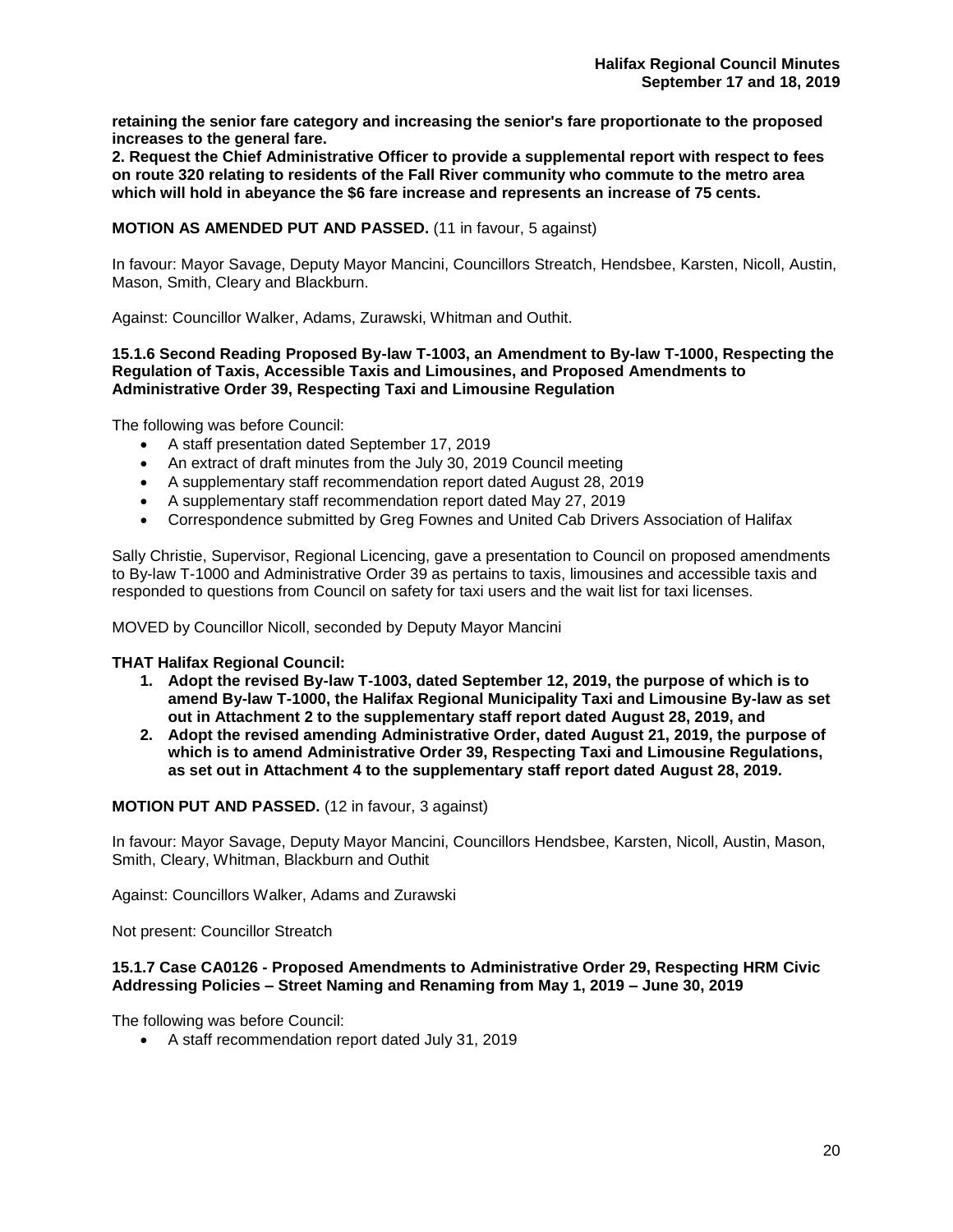MOVED by Councillor Mason, seconded by Councillor Smith

**THAT Halifax Regional Council:**

**Approve the name Norma Eddy as an approved heritage name as shown on Attachment A of the staff report dated July 31, 2019; and**

**Adopt the proposed amendments to Administrative Order 29, Respecting Civic Addressing Policies in order to approve:**

- **1. The naming of five new private lanes as identified in Attachment B and Maps 1, 2, 3 and 4 of the staff report dated July 31, 2019;**
- **2. The naming of five public streets as identified in Attachment B and Map 2 of the staff report dated July 31, 2019; and**
- **3. The renaming of Brenton Place to Clyde Street, Halifax as identified in Attachment B and Maps 5 and 6 of the staff report dated July 31, 2019.**

## **MOTION PUT AND PASSED UNANIMOUSLY.**

## **15.1.8 Halifax Transit Fare Strategy 2019 - Youth Free Transit Pilot**

The following was before Council:

• A staff recommendation report dated August 20, 2019

MOVED by Councillor Austin, seconded by Councillor Nicoll

#### **THAT Halifax Regional Council approve the Youth Free Transit Pilot as described in the Discussion section of the staff report dated August 20, 2019.**

**MOTION PUT AND PASSED.** (15 in favour, 1 against)

In favour: Mayor Savage, Deputy Mayor Mancini, Councillors Streatch, Hendsbee, Nicoll, Austin, Mason, Smith, Cleary, Walker, Adams, Zurawski, Whitman, Blackburn and Outhit

Against: Councillor Karsten

#### **15.1.9 2019 – 2020 Area Rate Amendment – Dartmouth Main Business Improvement District (BID)**

The following was before Council:

- An extract of draft minutes from the August 13, 2019 Council meeting
- A staff recommendation report dated August 16, 2019

MOVED by Deputy Mayor Mancini, seconded by Councillor Whitman

#### **THAT Halifax Regional Council amend the area tax rate for the Dartmouth Main Business Improvement District from 0.185 to 0.195.**

#### **MOTION PUT AND PASSED UNANIMOUSLY.**

#### **15.1.10 Award - Tender No. 19-173 – Fire Station No. 62 Williamswood – Mass Earthworks**

The following was before Council:

• A staff recommendation report dated August 29, 2019

MOVED by Councillor Adams, seconded by Councillor Whitman

**THAT Halifax Regional Council award Tender No. 19-173, Fire Station No. 62 Williamswood – Mass Earthworks to the lowest bidder meeting specifications, Brycon Construction Limited for a Total Price of \$1,407,601 (net HST included), with funding from Project No. CB000079 –**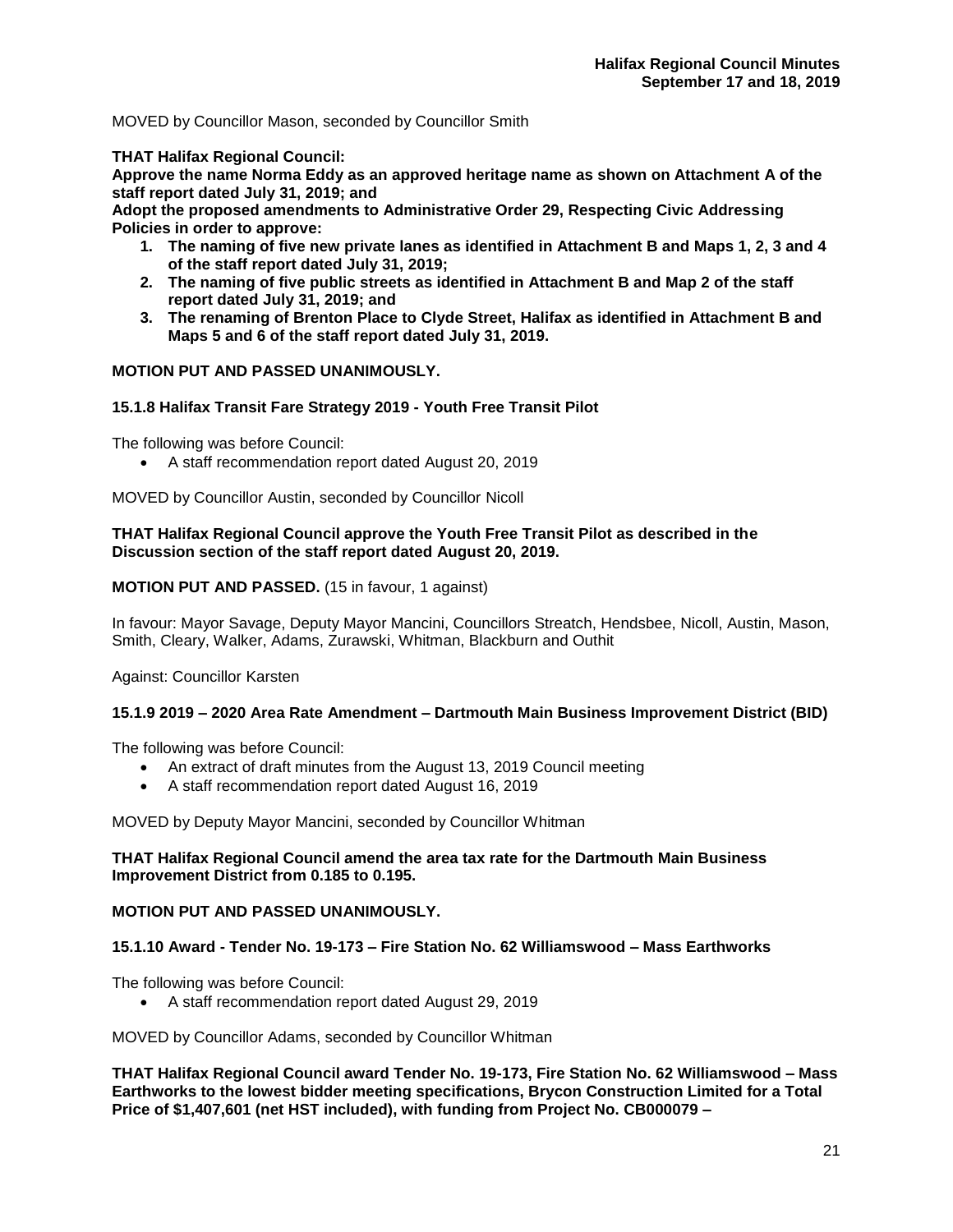**Sambro/Harrietsfield Fire Station and CB180006 – Fire Station Land Acquisition, as outlined in the Financial Implications section of the staff report dated August 29, 2019.**

**MOTION PUT AND PASSED UNANIMOUSLY.** 

## **15.2 AUDIT AND FINANCE STANDING COMMITTEE**

#### **15.2.1 Funding Request – The Vimy Foundation**

The following was before Council:

• A recommendation report from the Chair of the Audit and Finance Standing Committee dated August 14, 2019, with attached staff recommendation report dated June 11, 2019

MOVED by Councillor Walker, seconded by Councillor Nicoll

**THAT Halifax Regional Council approve a one-time contribution to The Vimy Foundation in the amount of \$10,000 from Operating Account M310-8004 for the purchase of a "legacy gift", a Vimy Oak Tree, which will be planted in the Vimy Foundation Centennial Park, France.**

## **MOTION PUT AND PASSED UNANIMOUSLY.**

#### **15.2.2 Revised Business Case for Q521 – Convention Centre Reserve [PDF]**

The following was before Council:

• A recommendation report from the Chair of the Audit and Finance Standing Committee dated August 14, 2019, with attached staff recommendation report dated February 14, 2019

MOVED by Councillor Walker, seconded by Councillor Cleary

#### **THAT Halifax Regional Council repeal and replace the business case for Q521 – Convention Centre Reserve, as set out in revised Attachment 1 of the staff report dated February 14, 2019.**

Bruce Fisher, Manager, Fiscal Policy and Planning, responded to a question from Council regarding any financial impact of the revision to the reserve business case and deposits into the reserve.

#### **MOTION PUT AND PASSED UNANIMOUSLY.**

#### **15.3 ENVIRONMENT AND SUSTAINABILITY STANDING COMMITTEE**

#### **15.3.1 Pet Waste Recycling**

The following was before Council:

• A recommendation report from the Chair of the Environment and Sustainability Standing Committee dated September 5, 2019, with attached staff recommendation report dated August 7, 2019

MOVED by Councillor Zurawski, seconded by Councillor Hendsbee

#### **THAT Halifax Regional Council direct the Chief Administrative Officer to consider a pilot project for the collection of dog waste in select parks as part of the business and budget planning process for implementation in 2020/21.**

Laurie Lewis, Program Manager, Policy and Outreach for Solid Waste Resources, responded to questions from Council regarding the estimate and breakdown of the cost of the pilot project. Responding to a follow up question, Jacques Dubé, Chief Administrative Officer set out the next steps in the pilot project.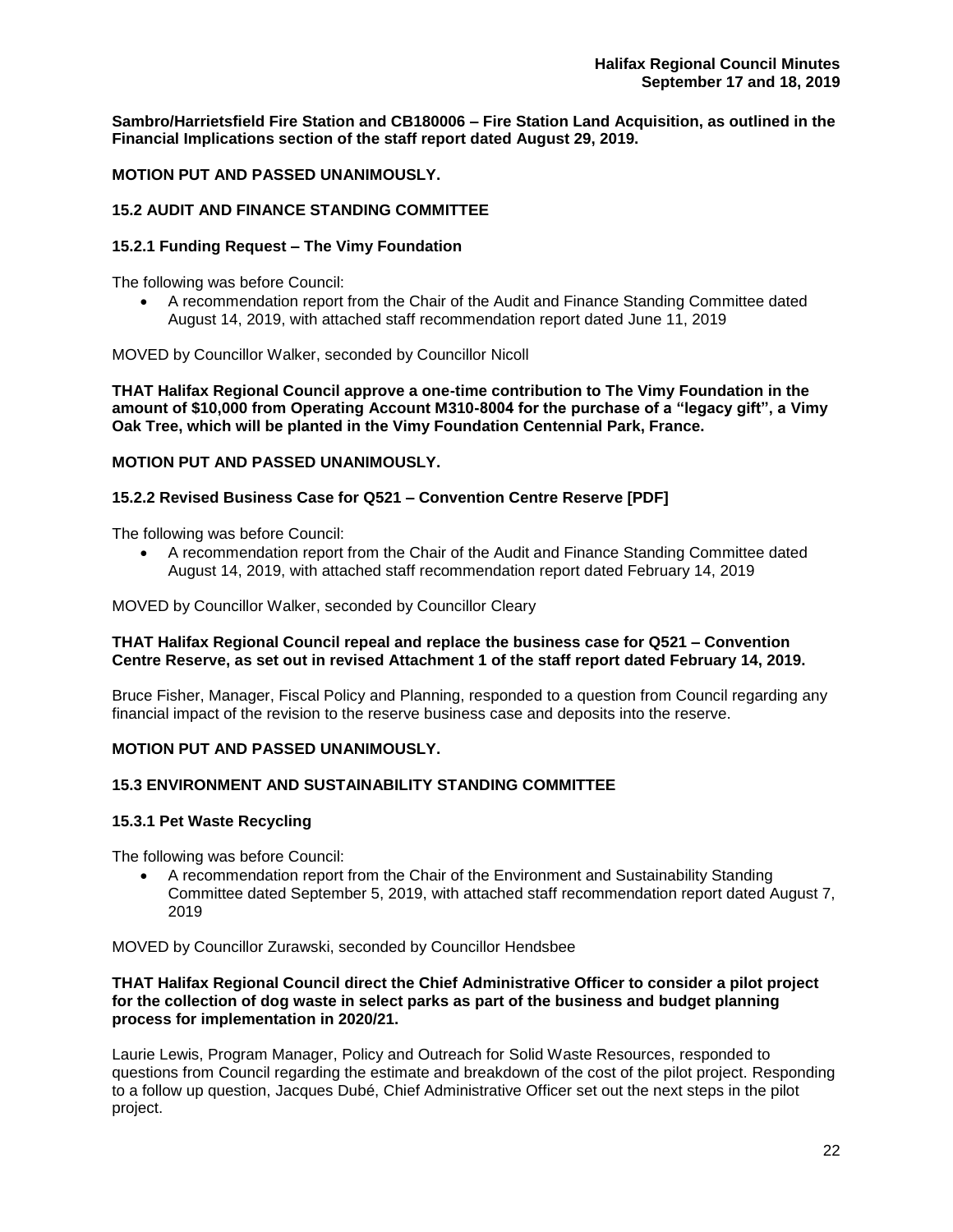## **MOTION PUT AND PASSED UNANIMOUSLY.**

#### **15.3.2 Initiatives to increase the number of electric vehicles and charging stations in the Municipality**

The following was before Council:

• A recommendation report from the Chair of the Environment and Sustainability Standing Committee dated September 5, 2019, with attached staff recommendation report dated August 22, 2019

MOVED by Councillor Zurawksi, seconded by Councillor Karsten

**THAT Halifax Regional Council direct the Chief Administrative Officer to:**

- **1. Report back to Environment and Sustainability Standing Committee with both an electric vehicle infrastructure strategy and light-duty fleet strategy, complete with budgetary considerations to:**
	- **a. Install and administer public electric vehicle charging infrastructure at new and existing Municipal facilities, rights of way and/or public parking sites including rural fire stations with backup generators and park and ride terminal locations; and**
	- **b. Convert a portion of the municipal fleet to electric vehicles and install charging stations at municipal facilities.**
- **2. Return to Council with recommendations for specific legislative amendments to enable the Municipality to require necessary zero emission vehicle infrastructure in new developments.**

## **MOTION PUT AND PASSED UNANIMOUSLY.**

Not present: Deputy Mayor Mancini and Councillors Streatch and Karsten

## **15.4 MEMBERS OF COUNCIL**

#### **15.4.1 Councillor Austin - Artisanal Vending, Ferry Terminal Park**

The following was before Council:

• A request for Council consideration form from Councillor Austin

MOVED by Councillor Austin, seconded by Councillor Hendsbee

#### **THAT Halifax Regional Council request a staff report on amending By-Law C-501 to add Ferry Terminal Park to part C of Schedule B to permit artisanal vending to occur in this location.**

## **MOTION PUT AND PASSED UNANIMOUSLY.**

Not present: Deputy Mayor Mancini and Councillors Streatch and Whitman

#### **15.4.2 Councillor Nicoll – Trail Connection**

The following was before Council:

• A request for Council consideration form from Councillor Nicoll

MOVED by Councillor Nicoll, seconded by Councillor Hendsbee

#### **THAT Halifax Regional Council request a staff report regarding the possibility of developing a trail linking the Westmount Plains subdivision to the Old Lawrencetown Road.**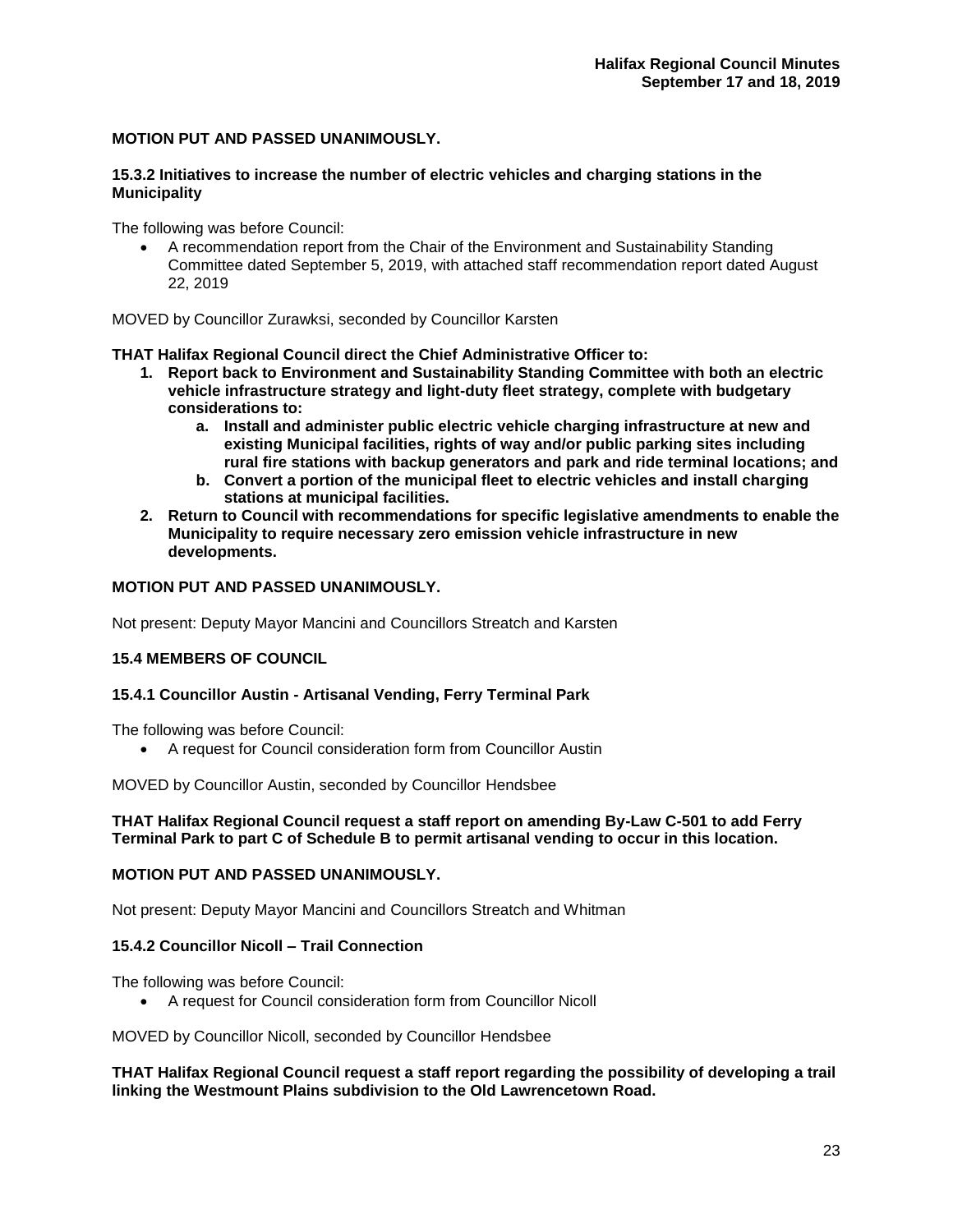## **MOTION PUT AND PASSED UNANIMOUSLY.**

Not present: Deputy Mayor Mancini and Councillor Streatch

#### **15.4.3 Councillor Karsten – The Beacon Community Newspaper**

The following was before Council:

- A request for Council consideration form from Councillor Karsten
- A copy of the September 2019 edition of the The Beacon

MOVED by Councillor Karsten, seconded by Councillor Hendsbee

**THAT Halifax Regional Council approve an exemption for a district capital donation in the amount of \$5000.00 to give The Beacon Community Newspaper the funds needed to sustain the publication for the time period needed to conduct a study and support the transition of the way the publication is to move forward for the residents of Eastern Passage and Cow Bay.**

## **MOTION PUT AND PASSED UNANIMOUSLY.**

Not present: Councillor Streatch

#### **15.4.4 Councillor Hendsbee – Establishing a crosswalk location on the Williams Porter Connector Road**

The following was before Council:

• A request for Council consideration form from Councillor Hendsbee

MOVED by Councillor Hendsbee, seconded by Councillor Whitman

#### **THAT Halifax Regional Council request a staff report investigating the possibility of establishing a crosswalk location on the William Porter Connector Road in front of the Porter's Lake Elementary School.**

At the request of Council, Brad Anguish, Director, Transportation and Public Works clarified the process of assessment of a crosswalk.

#### **MOTION PUT AND PASSED UNANIMOUSLY.**

Not present: Councillor Streatch

## **16. MOTIONS**

#### **16.1 Councillor Zurawski**

MOVED by Councillor Zurawksi, seconded by Councillor Whitman

**THAT Halifax Regional Council request a staff report to examine the connection of Eider Drive in Timberlea to Sussex Drive as it pertains to the Blue Mountain Birch Cove Wilderness area, Haliburton Hills, and the Highland Park Hammond Plains community.** 

#### **MOTION PUT AND PASSED UNANIMOUSLY.**

Not present: Councillors Walker and Streatch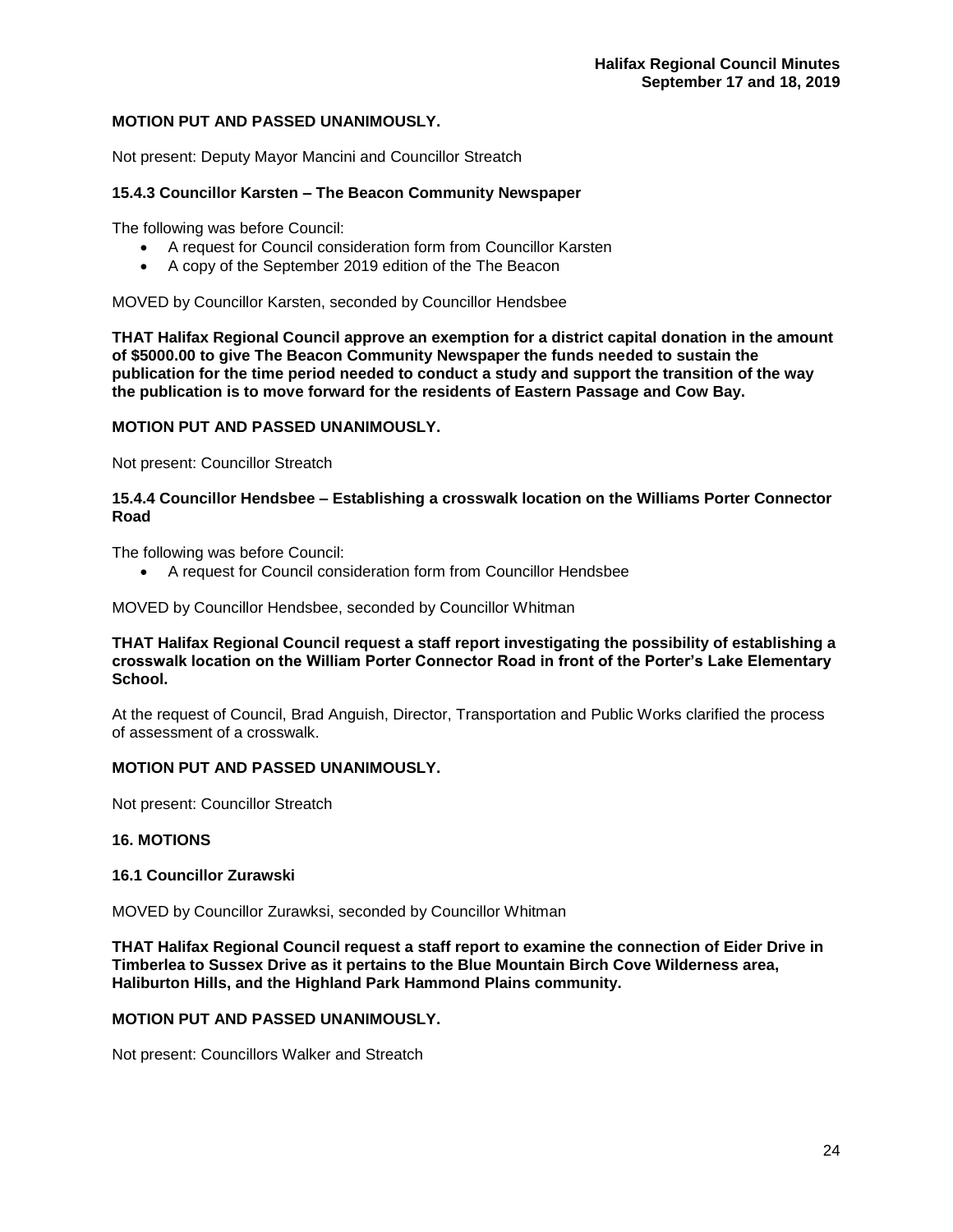#### **16.2 Councillor Whitman**

MOVED by Councillor Whitman seconded by Councillor Zurawksi

#### **THAT Halifax Regional Council request a staff report to examine the status of the proposed provincial highway 113 adjacent to the Blue Mountain Birch Cove Wilderness Reserve.**

#### **MOTION PUT AND PASSED UNANIMOUSLY.**

Not present: Councillors Walker and Streatch

#### **16.3 Councillor Whitman**

This item was withdrawn by Councillor Whitman.

#### **17. IN CAMERA (IN PRIVATE)**

*Council may rise and go into a private In Camera session, in accordance with Section 19 of the Halifax Regional Municipality Charter, for the purpose of dealing with the following*:

#### **17.1 In Camera (In Private) Minutes – Regional Council July 30 and August 13, 2019 and Special Regional Council August 28, 2019**

This matter was dealt with in public.

MOVED by Councillor Cleary, seconded by Deputy Mayor Mancini

#### **THAT the In Camera (In Private) Regional Council minutes of July 30 and August 13, 2019 and Special Regional Council minutes of August 28, 2019 be approved as circulated.**

#### **MOTION PUT AND PASSED.**

Not present: Councillors Walker and Streatch

MOVED by Councillor Mason, seconded by Councillor Whitman

#### **That Halifax Regional Council convene to in camera.**

#### **MOTION PUT AND PASSED.**

#### **17.2 PROPERTY MATTER – Private and Confidential Report**

This matter was discussed In Camera (In Private). The following motion was ratified in public session:

MOVED by Councillor Nicoll, seconded by Councillor Hendsbee

#### **THAT Halifax Regional Council:**

- **1. Adopt the recommendations as outlined in the private and confidential Audit and Finance Standing Committee report dated August 15, 2019;**
- **2. Not release the private and confidential Audit and Finance Standing Committee report dated August 15, 2019 to the public until the transaction has closed.**

#### **MOTION PUT AND PASSED UNANIMOUSLY.**

Not present: Councillors Streatch, Karsten, Walker and Whitman.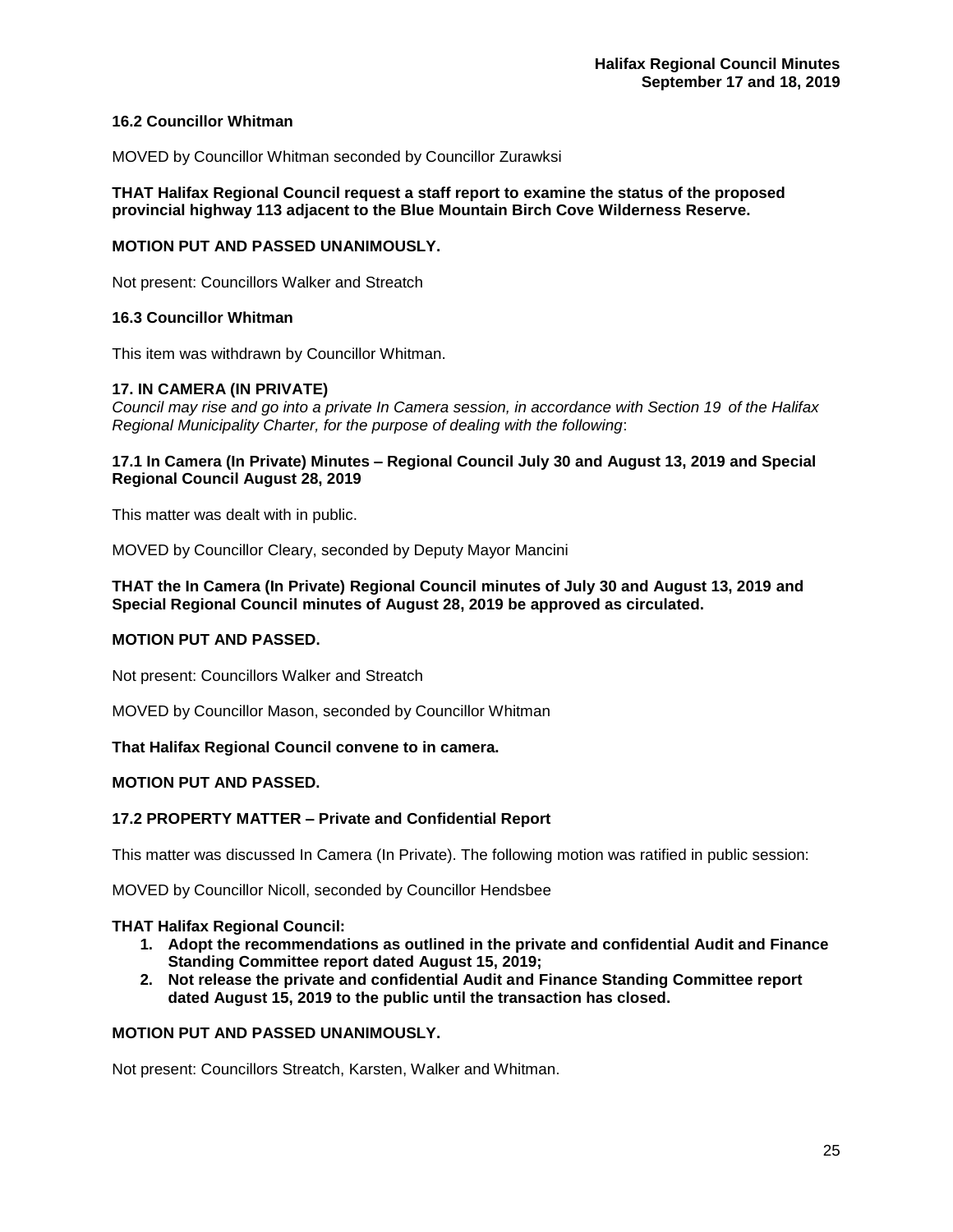## **17.3 CONTRACT NEGOTIATIONS – Private and Confidential Report**

This matter was discussed In Camera (In Private). The following motion was ratified in public session:

MOVED by Deputy Mayor Mancini, seconded by Councillor Nicoll

#### **THAT Halifax Regional Council approve the recommendation as outlined in the private and confidential staff report dated August 22, 2019.**

#### **MOTION PUT AND PASSED UNANIMOUSLY**

Not present: Councillors Streatch, Karsten, Walker and Whitman.

#### **17.4 PROPERTY MATTER – Private and Confidential Report**

This matter was discussed In Camera (In Private). The following motion was ratified in public session:

MOVED by Councillor Adams, seconded by Councillor Nicoll

#### **THAT Halifax Regional Council approve the recommendations as outlined in the private and confidential staff report dated August 30, 2019.**

#### **MOTION PUT AND PASSED UNANIMOUSLY.**

Not present: Councillors Streatch, Karsten, Walker and Whitman.

#### **17.5 PERSONNEL MATTER - Private and Confidential Report (Deferred from July 30, 2019)**

This matter was dealt with In Camera (In Private) and no further action was required.

## **17.6 LABOUR RELATIONS - Private and Confidential Report**

This matter was discussed In Camera (In Private). The following motion was ratified in public session:

MOVED by Deputy Mayor Mancini, seconded by Councillor Nicoll`

#### **THAT Halifax Regional Council:**

- **1. Approve the recommendation as outlined in the private and confidential staff report dated August 26, 2019; and**
- **2. Not release the private and confidential report dated August 26, 2019.**

#### **MOTION PUT AND PASSED UNANIMOUSLY.**

Not present: Councillors Streatch, Karsten, Walker and Whitman.

#### **17.7 PROPERTY MATTER – Private and Confidential Report**

This matter was discussed In Camera (In Private). The following motion was ratified in public session:

MOVED by Councillor Hendsbee, seconded by Deputy Mayor Mancini

#### **THAT Halifax Regional Council approve the recommendation as outlined in the private and confidential Councillor Request for consideration form.**

**MOTION PUT AND PASSED.** (11 in favour, 1 against)